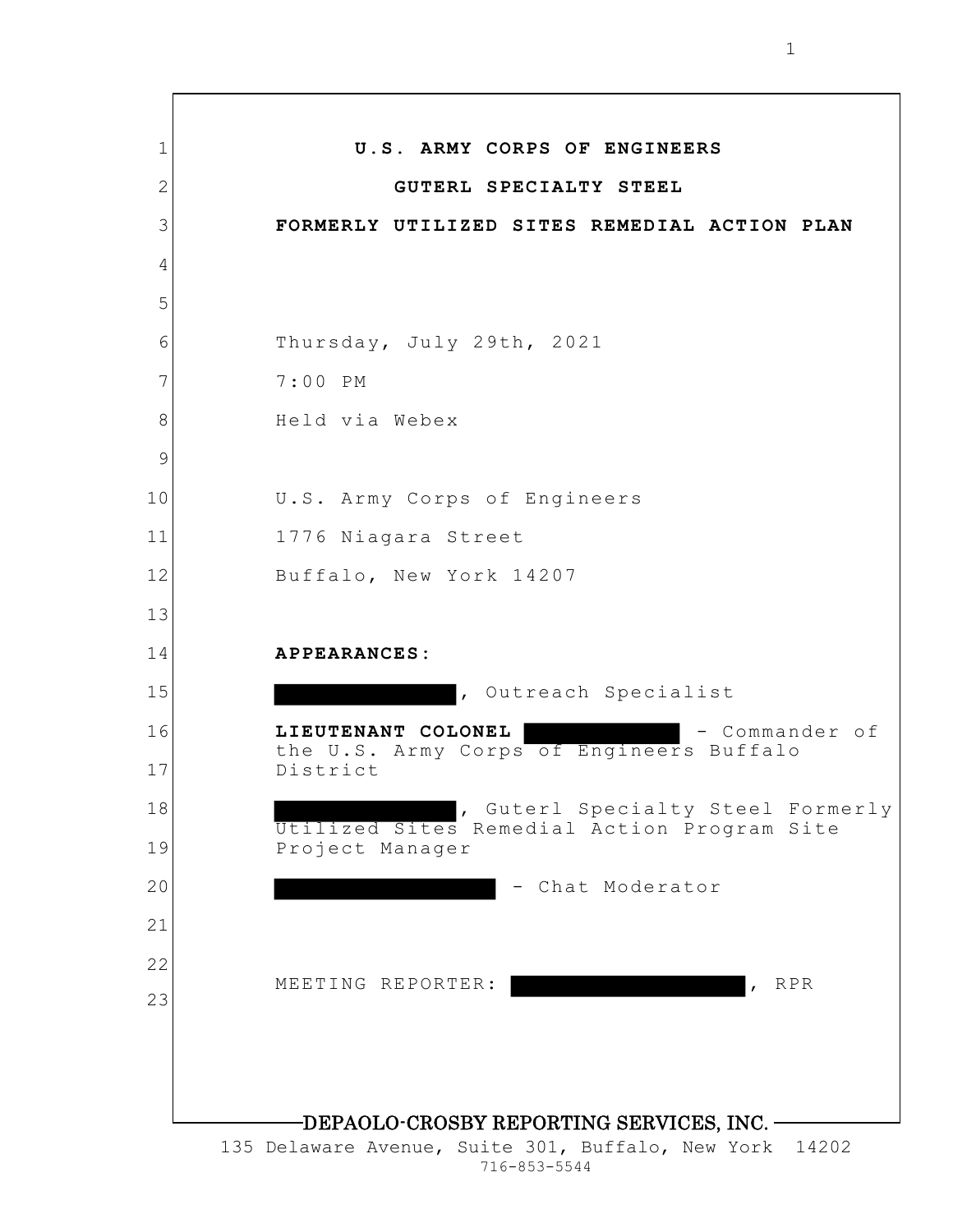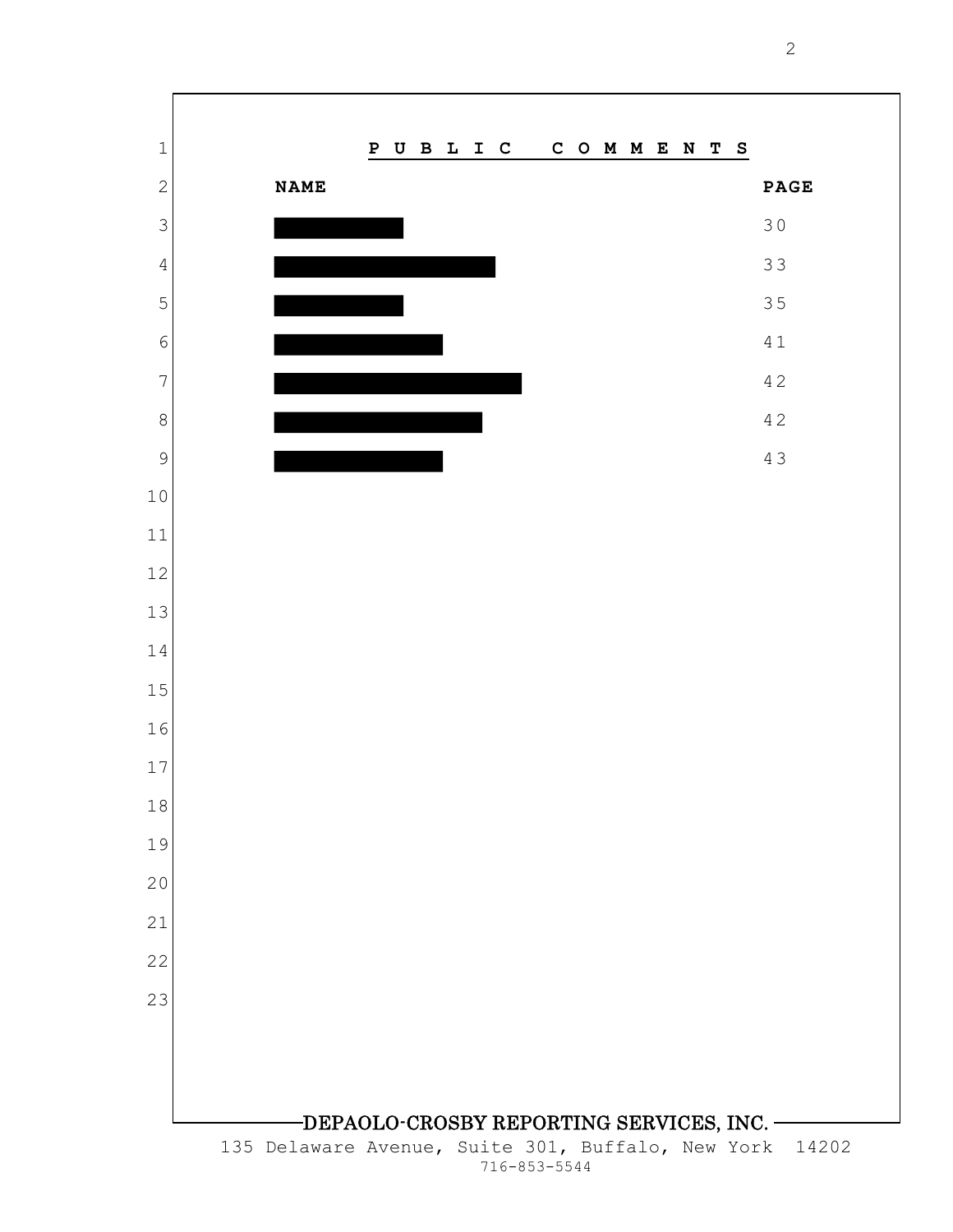1 2 3 4 5 6 7 8 9 10 11 12 13 14 15 16 17 18 19 20 21 22 23 : Good evening, everyone. Thank you for joining us tonight. This meeting is being recorded. A court reporter is also on the line to prepare an official transcript of the meeting. Please keep your phones on mute during the presentation of this meeting. During the public comment period portion of the meeting you will be called on in the order that you signed up to speak. To orient you a little to WebEx, some of the icons shown above will be visible on the bottom of your screen. Again, please keep your phones on mute during the presentation portion of this meeting. If you have a question, please click on the chat icon and type in your question. Please hit enter when you are finished typing. The chat box will be monitored during the presentation and your questions will be addressed after the comment portion of the meeting is completed. It's my pleasure to introduce Lieutenant Colonel , the Commander of the U.S.

DEPAOLO-CROSBY REPORTING SERVICES, INC. 135 Delaware Avenue, Suite 301, Buffalo, New York 14202 716-853-5544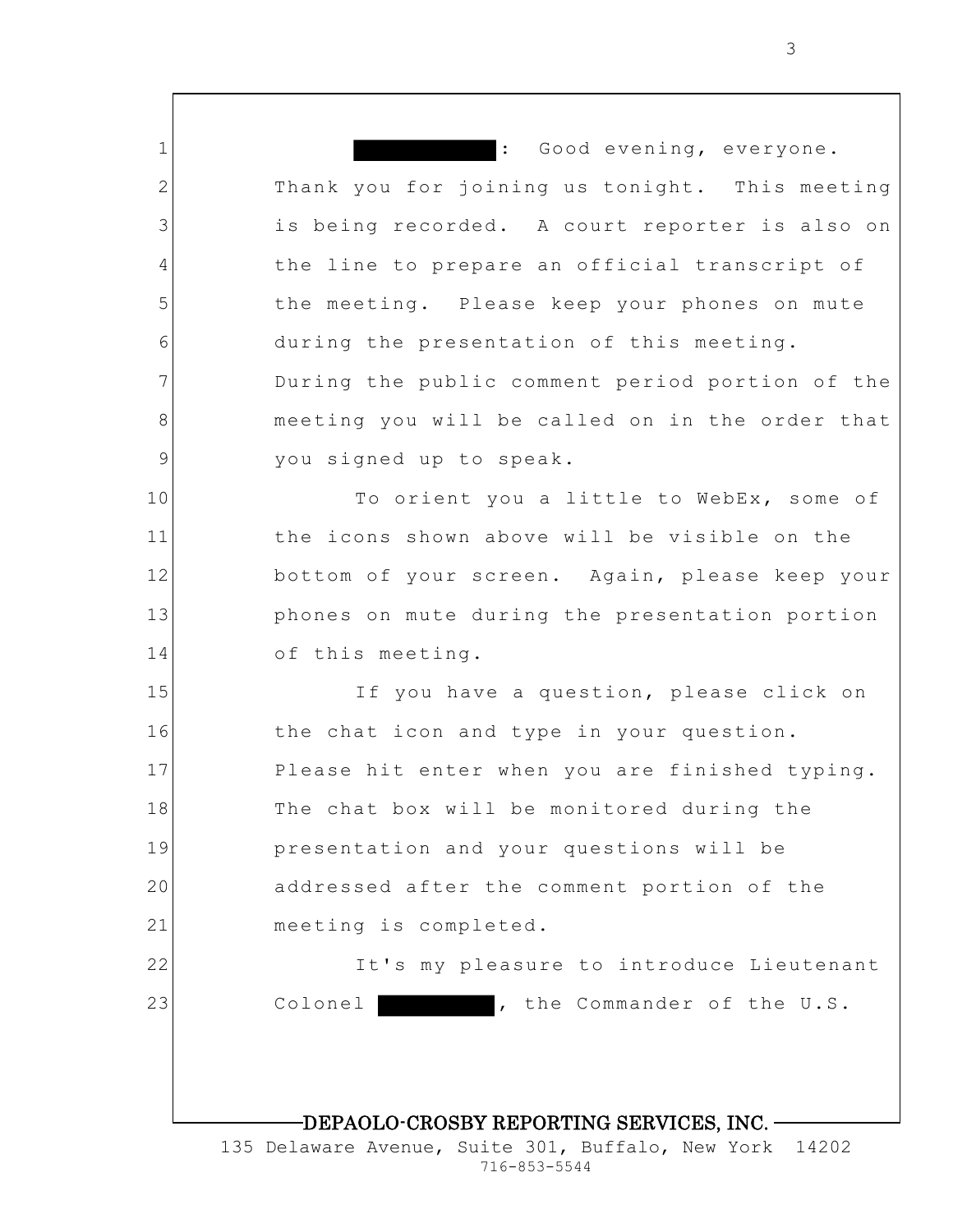1 2 3 4 5 6 7 8 9 10 11 12 13 14 15 16 17 18 19 20 21 22 23 Army Corps of Engineers Buffalo District. LIEUTENANT COLONEL : Thank you, . Can you hear me? : Yes, sir. LIEUTENANT COLONEL | | | Good evening, everyone. I regret we're not able to meet in person tonight, but I understand the current COVID-19 circumstances preclude that opportunity for many folks. Either way, we appreciate the opportunity to connect with the community on this vital project which will benefit our region. Since 1857 the Buffalo District has served the people in the watersheds of the lower Great Lakes all the way from Massena, New York in the east to the Indiana state line in the west. We have many projects across this area of responsibility, but this one is particularly close to home. Many of our 300 employees from the District live in this community and we care about serving all of our fellow citizens and safeguarding them. The number one priority

# DEPAOLO-CROSBY REPORTING SERVICES, INC.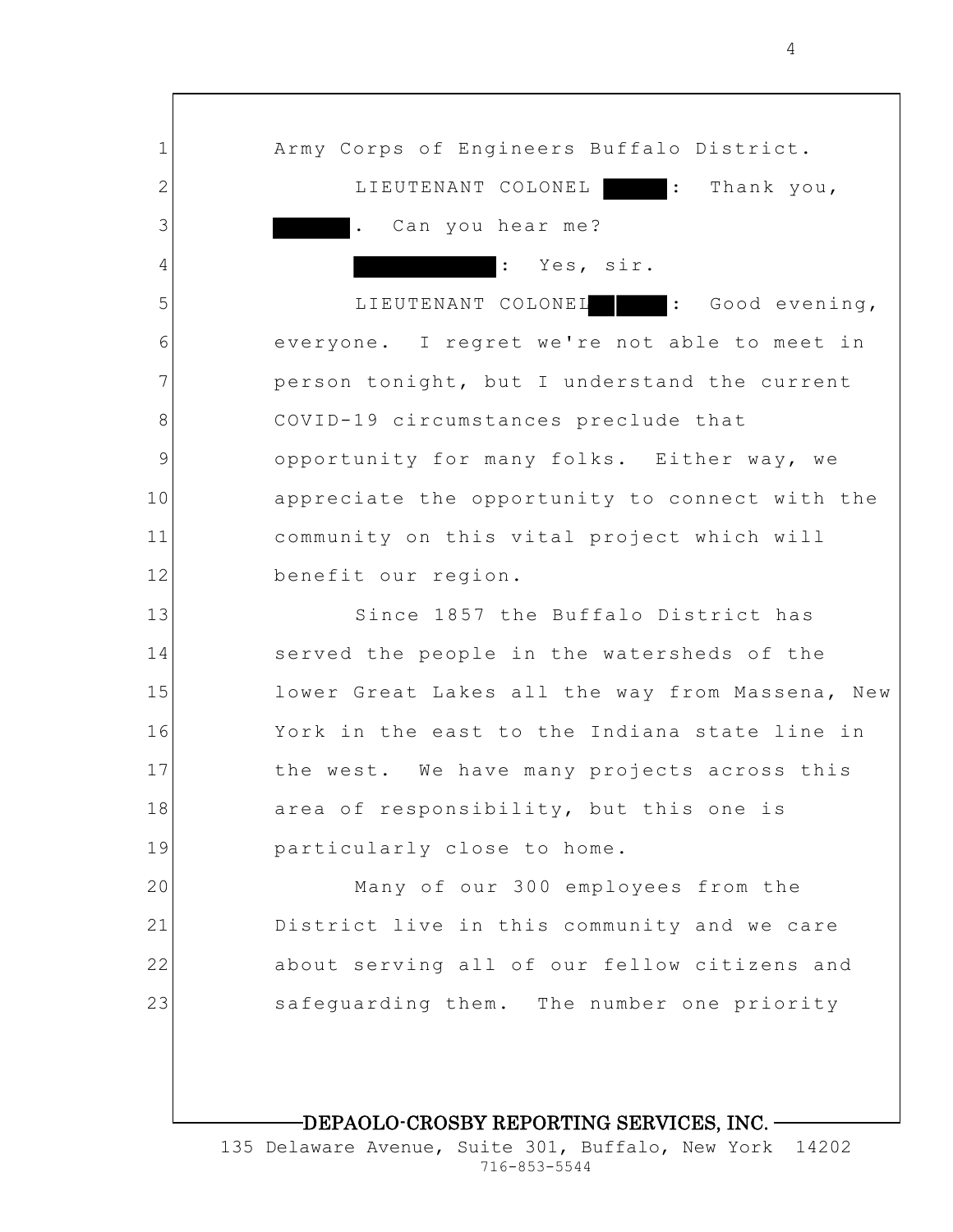1 2 3 4 5 6 7 8 9 10 11 12 13 14 15 16 17 18 19 20 about our decision-making process and subsequent cleanup of the Formerly Utilized Sites Remedial Action Program, or FUSRAP, sites is the protection of human health and the environment. Cleanup activities are conducted in a manner that is safe for our on-site workers and the community. Next slide please. So as you can see, this is an agenda for our meeting tonight. Tonight's session is being recorded by a court recorder. Once we have completed the presentation we'll receive your comments. Commentators will be called in the order that they are registered. Questions can be placed in the chat section. Questions received tonight in the chat will be addressed after the comment portion of the meeting. The questions and answers will also be posted on the site's website.

> Thank you for participating in our virtual meeting and I'd like to take this time to thank the federal, state and local elected

21

22

23

### DEPAOLO-CROSBY REPORTING SERVICES, INC.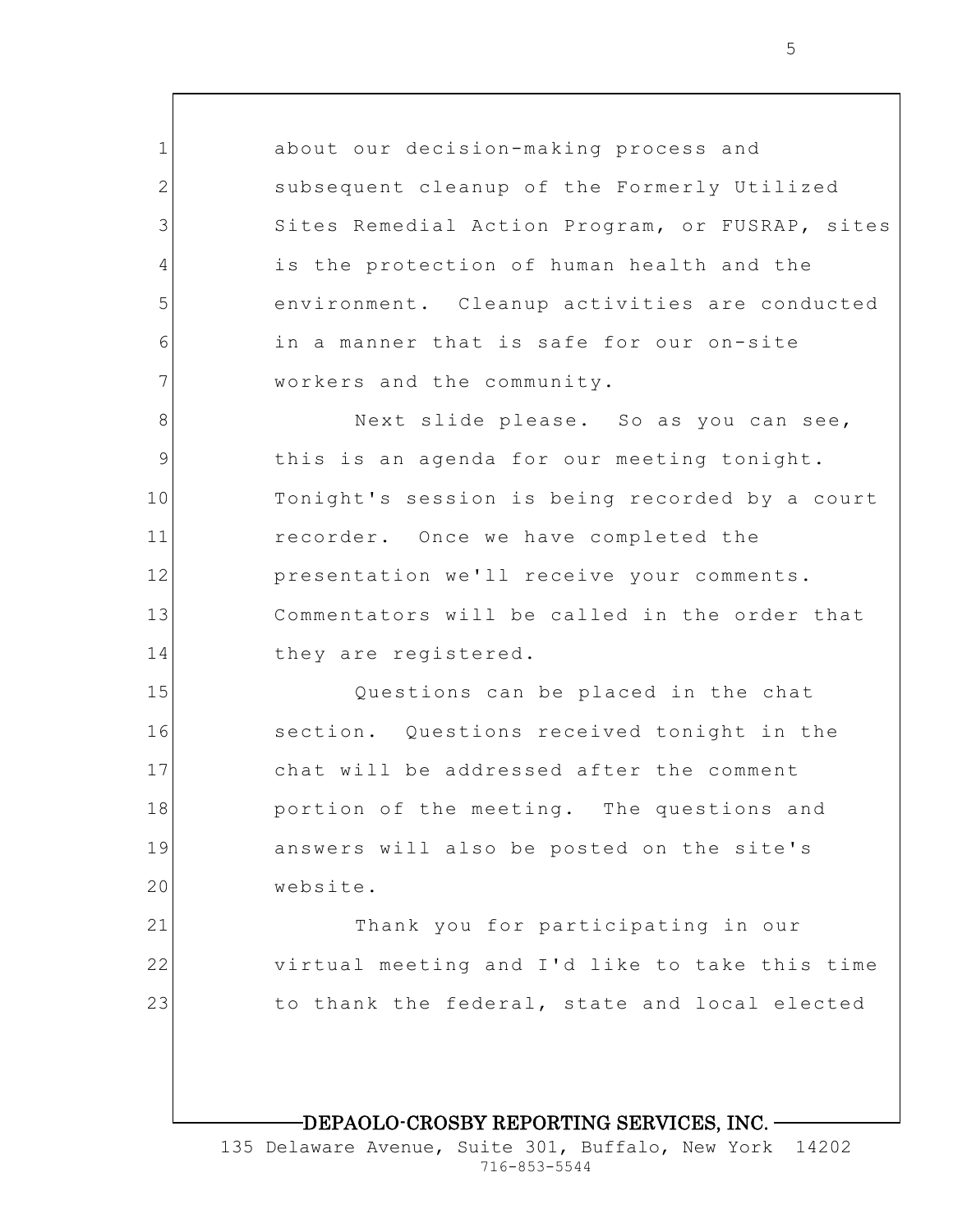1 2 3 4 5 6 7 8 9 10 11 12 13 14 15 16 17 18 19 20 21 22 23 officials and agency representatives who are joining us tonight. I understand Legislator representing the 13th District of Niagara County has also joining the meeting and would like to say a few words. LEGISLATOR : Can you hear me? LIEUTENANT COLONEL : Absolutely. LEGISLATOR : I'd like to thank you for having us and for coming down here to Lockport and taking care of this situation. My father worked at Simonds Steel at the time for 24 years until they closed. My family lives down the street, my mom and my sister, and I have another sister who has a business literally right on the corner, so we're very pleased that the Army Corps of Engineers is taking action to clean that site up and I'm very appreciative as a legislator in the City of Lockport. My district encompasses a good portion of the city. Not that ward in particular, but, as I said, I have a long history with that

DEPAOLO-CROSBY REPORTING SERVICES, INC.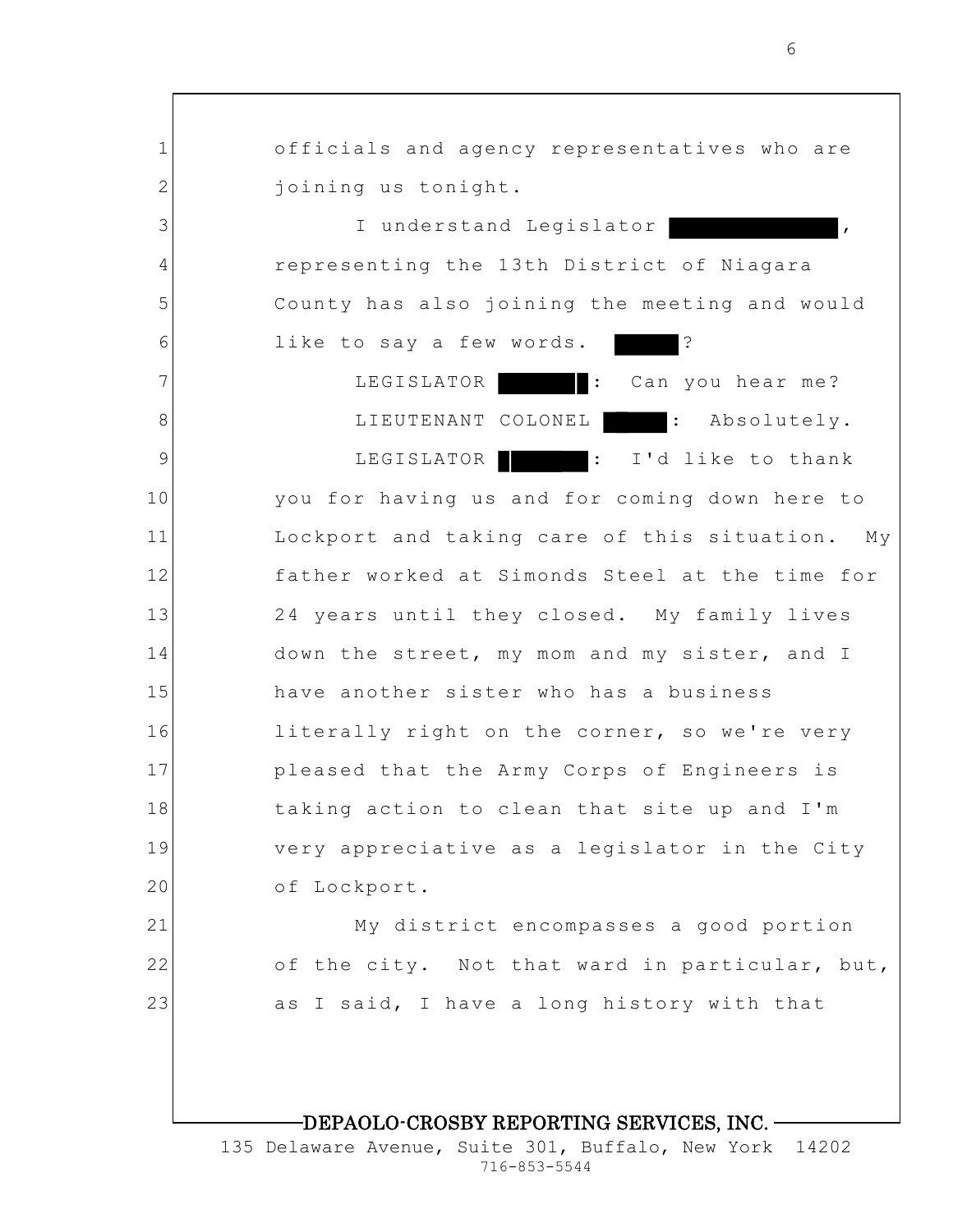1 2 3 4 5 6 7 8 9 10 11 12 13 14 15 16 17 18 19 20 21 22 23 DEPAOLO-CROSBY REPORTING SERVICES, INC. particular site, so thank you again for being here. LIEUTENANT COLONEL S: Thank you, . Mayor **for the City** of Lockport. Would you like to also say a few words? Is Mayor online? : I did see her on the line. She's muted right now. There we go. MAYOR : It was confusing with the phone. You told me to call in on the phone and not on my computer, so sorry. I unmuted my phone and not my computer. Can you hear me now? LIEUTENANT COLONEL : Absolutely, Mayor. MAYOR Okay. I wanted to reiterate what Legislator said. I greatly appreciate all the work that you have put into this so far and we are looking forward to the cleanup of this site so that the health and safety of everyone there, including the current workers who work in the adjacent lot so that they know that when they go to work that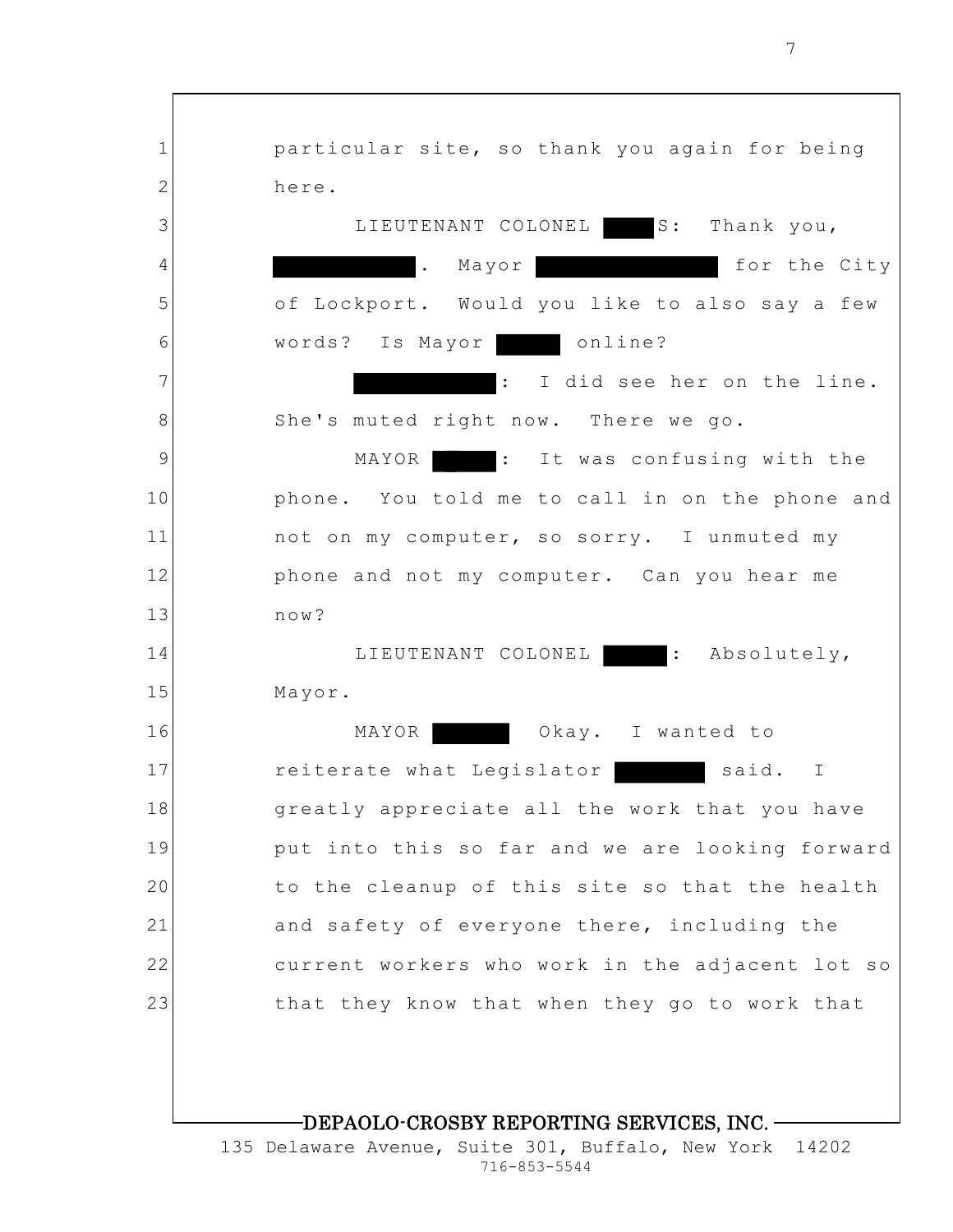1 2 3 4 5 6 7 8 9 10 11 12 13 14 15 16 17 18 19 20 21 22 23 they're going to be safe as well, so thank you very much. LIEUTENANT COLONEL | | | Thank you, Mayor I'll now turn this meeting over to , our Guterl Site Project Manager. : Thank you, sir. Can everyone hear me? All right. Let's see. Good evening, everyone. Before I get started, we tried to keep our use of acronyms on these slides to a minimum. These are some of the acronyms used in the presentation that you're going to hear tonight. These acronyms will be explained when they are used on each slide. We are here tonight to discuss the proposed plan for the Guterl Specialty Steel Site which is being addressed under FUSRAP. Most importantly, we are here to receive your comments on the proposed plan preferred alterative which is shown on the screen. Our preferred alternative is the result of complex and meticulous analysis that we have performed since we last met with you to discuss

## DEPAOLO-CROSBY REPORTING SERVICES, INC.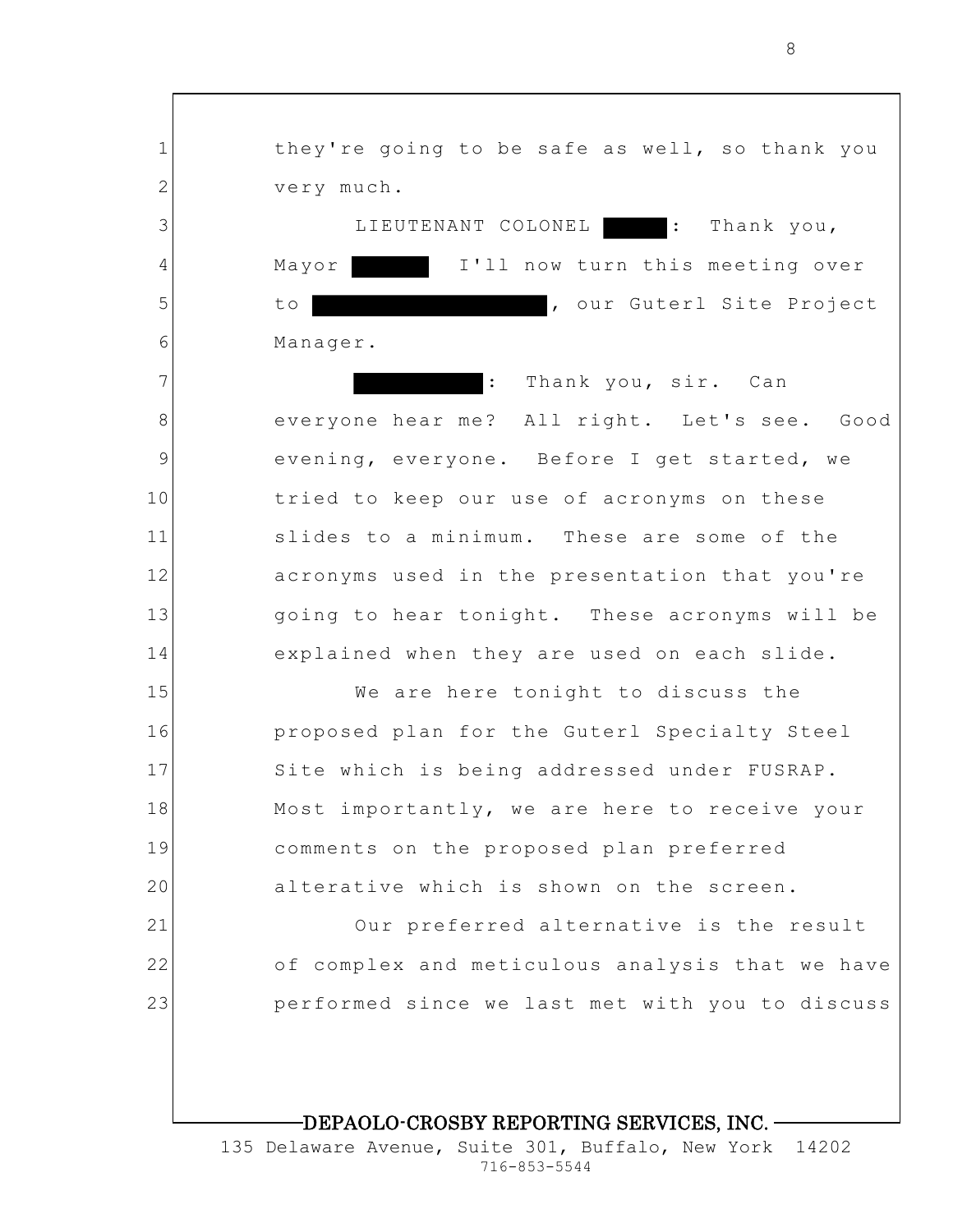1 2 3 4 5 6 7 8 9 10 11 12 13 14 15 16 17 18 19 20 21 22 23 the results of our remedial investigation of the site. As we walk through the slides in this presentation, we will go into more detail about the process we followed to arrive at a preferred alternative and the other alternatives that were considered. In our judgment, the remedial action outlined in the preferred alternative, or Alternative 3, provides the best overall long-term protection of human health and the environment. It has been a while since we've met with you regarding the site, so I'm going to cover some background information first. The work we are doing at the Guterl Specialty Steel Site is authorized under FUSRAP. The program was initiated in 1974 to identify, investigate and, if necessary, cleanup or control sites through the United States that were contaminated as a result of the Manhattan Engineer District or the early Atomic Energy Commission activities. The objectives for FUSRAP are identified on this slide.

#### DEPAOLO-CROSBY REPORTING SERVICES, INC.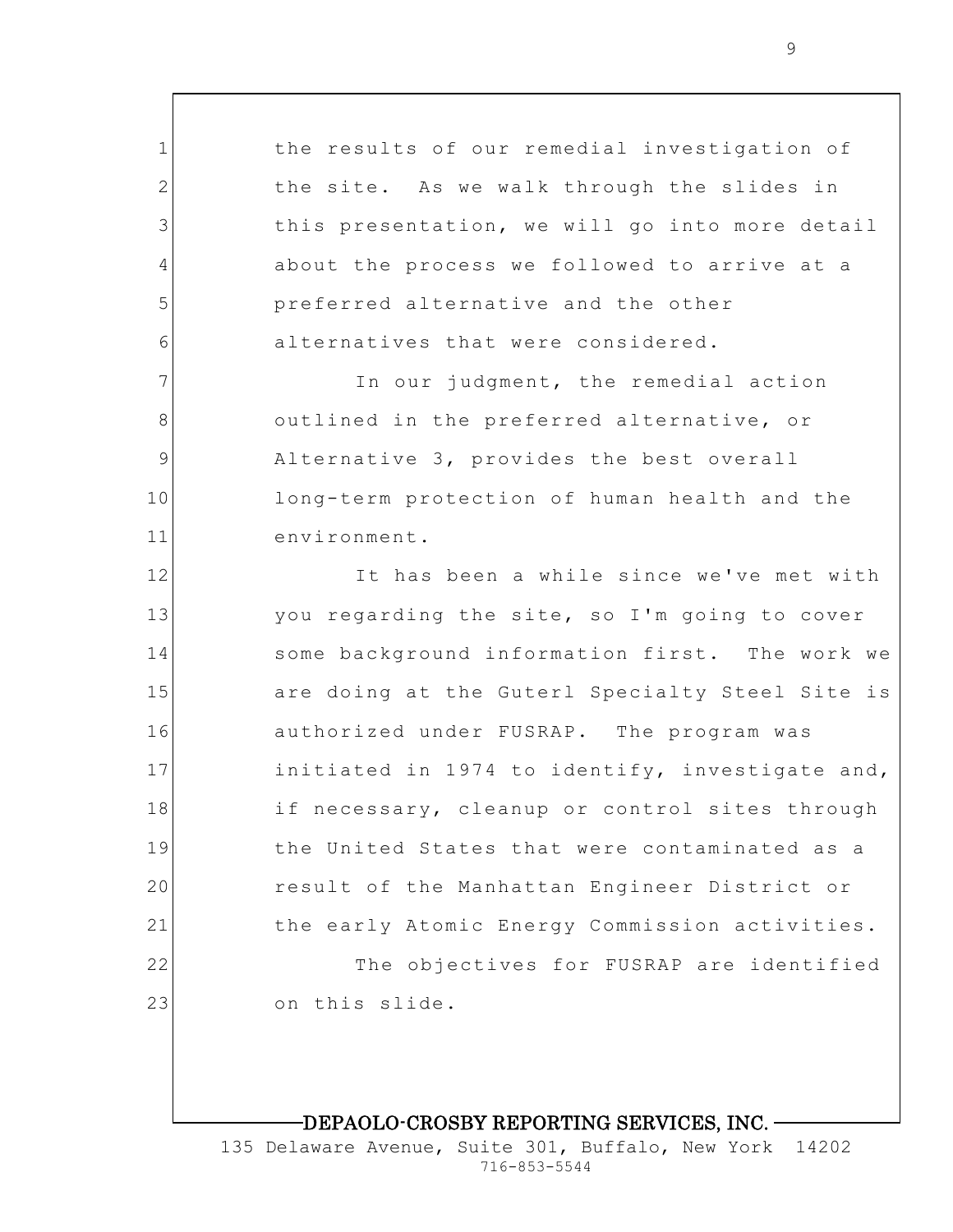Our number one priority while performing activities at the site is the protection of human health and the environment and the safety of the community and site workers.

1

2

3

4

5

6

7

8

9

10

11

12

13

Use of the site began in 1910 when it was owned and operated by Simonds Saw and Steel Company to manufacture steel and specialty steel alloys. Simonds owned the site through 1966. During its period of ownership, and specifically during World War II, normal plant operations were suspended and the plant conducted operations for the United States Government under various contracts.

14 15 16 17 18 Between 1948 and 1952 the New York State Operations Office of the Atomic Energy Commission, or AEC, managed a contract with Simonds to roll uranium steel bullets into rods.

19 20 21 22 23 Between 1952 and 1956 Simonds continued the rolling work under a subcontract to National Lead Company of Ohio who was under contract to the AEC. Under each contract, the uranium metal bullets were received on the site

### DEPAOLO-CROSBY REPORTING SERVICES, INC.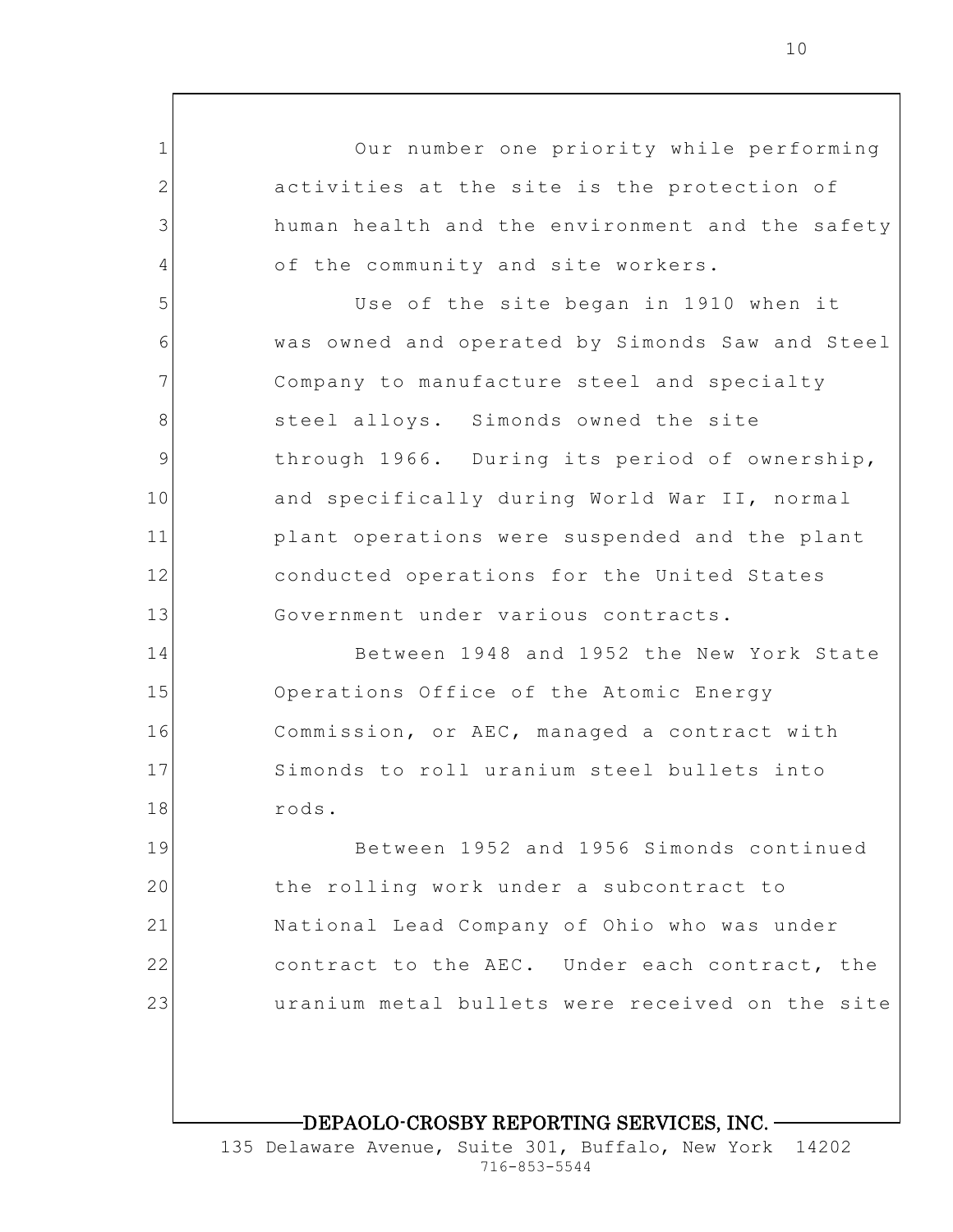1 2 3 4 5 6 7 8 9 10 11 12 13 14 15 16 17 18 19 20 21 22 by rail car, were rolled to contract specifications and then transported back off-site by rail car. Records indicate that Simonds processed between 25 million and 35 million pounds of natural uranium metal and approximately 30,000 to 40,000 pounds of thorium metal between 1948 and 1956. In 1966 the site was sold to Wallace-Murray Corporation who operated the site until 1978. In 1978 the site was sold again to Guterl Specialty Steel Corporation who operated the site until 1982. In 1982 Guterl filed for Chapter 11 bankruptcy protection. In 1984 Allegheny Ludlum Corporation, now ATI Specialty Materials, purchased the Guterl Steel Corporation's assets. An approximate nine-acre portion of the property, which is now known as the Excised Area, was removed from the sale. Equipment used during the time at Simonds that was conducted during the work for the Atomic Energy Commission was also excluded from the sale.

The Guterl Specialty Steel Site is

### DEPAOLO-CROSBY REPORTING SERVICES, INC.

23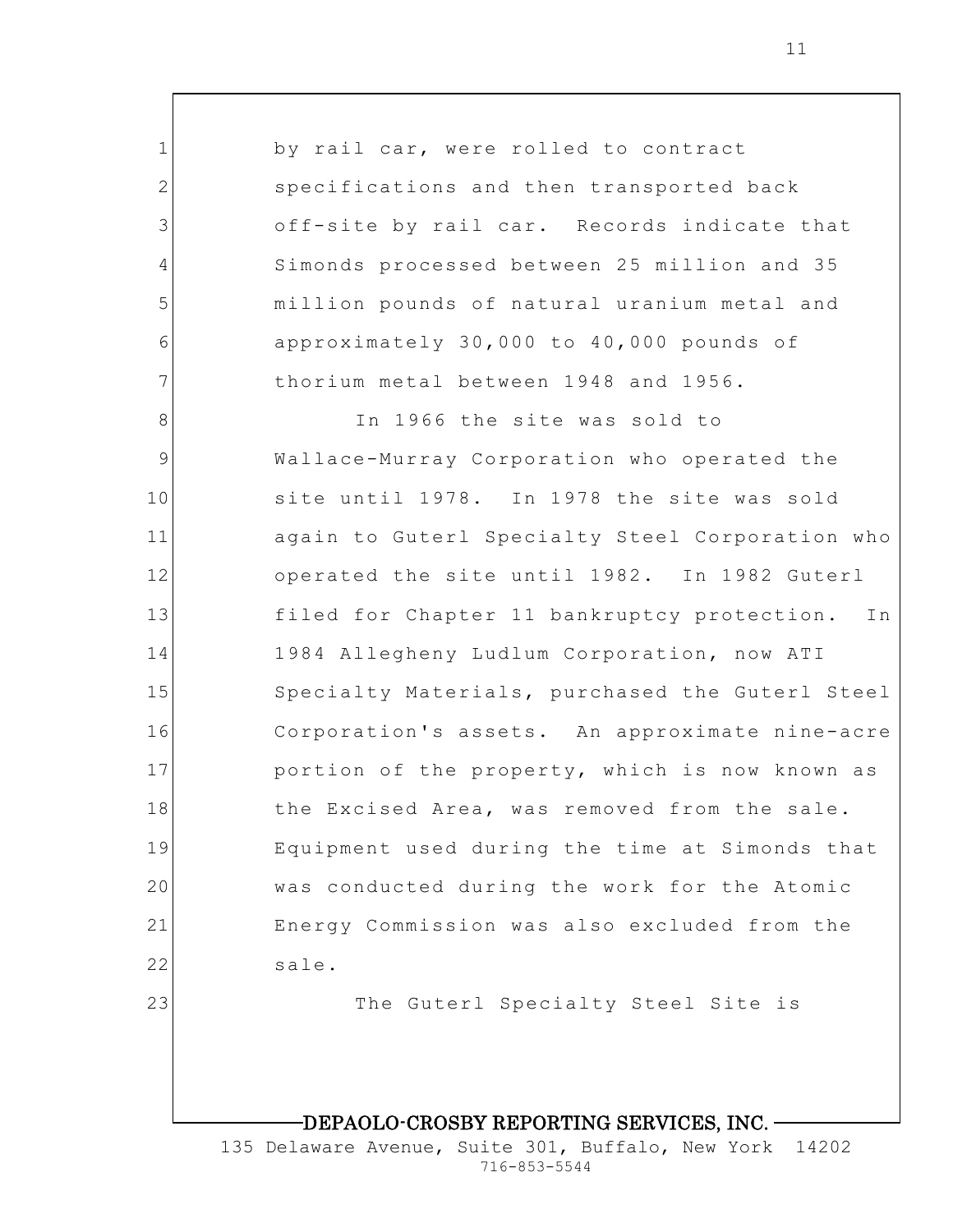1 2 3 4 5 6 7 8 9 10 11 12 13 14 15 16 17 18 19 20 21 22 23 located in Lockport, New York situated north of the Erie Canal. The Guterl Site is comprised of two areas. The 60.6-acre ATI Specialty Materials property includes four buildings that were constructed after the termination of AEC activities. ATI currently operates an active specialty steel manufacturing facility in the southwest portion of this property. The nine-acre Excised Area, owned by Guterl Specialty Steel, includes nine buildings located in the southeast corner of the site that were used by the AEC to roll uranium metal. These buildings are currently abandoned and a chain link security fence surrounds the inactive buildings. When implementing FUSRAP, the Corps of Engineers follows this Comprehensive Environmental Response, Compensation and Liability Act, or CERCLA, as amended, and the National Oil and Hazardous Substances Pollution Contingency Plan using the process that is outlined on the screen. This is the CERCLA process again with

### DEPAOLO-CROSBY REPORTING SERVICES, INC.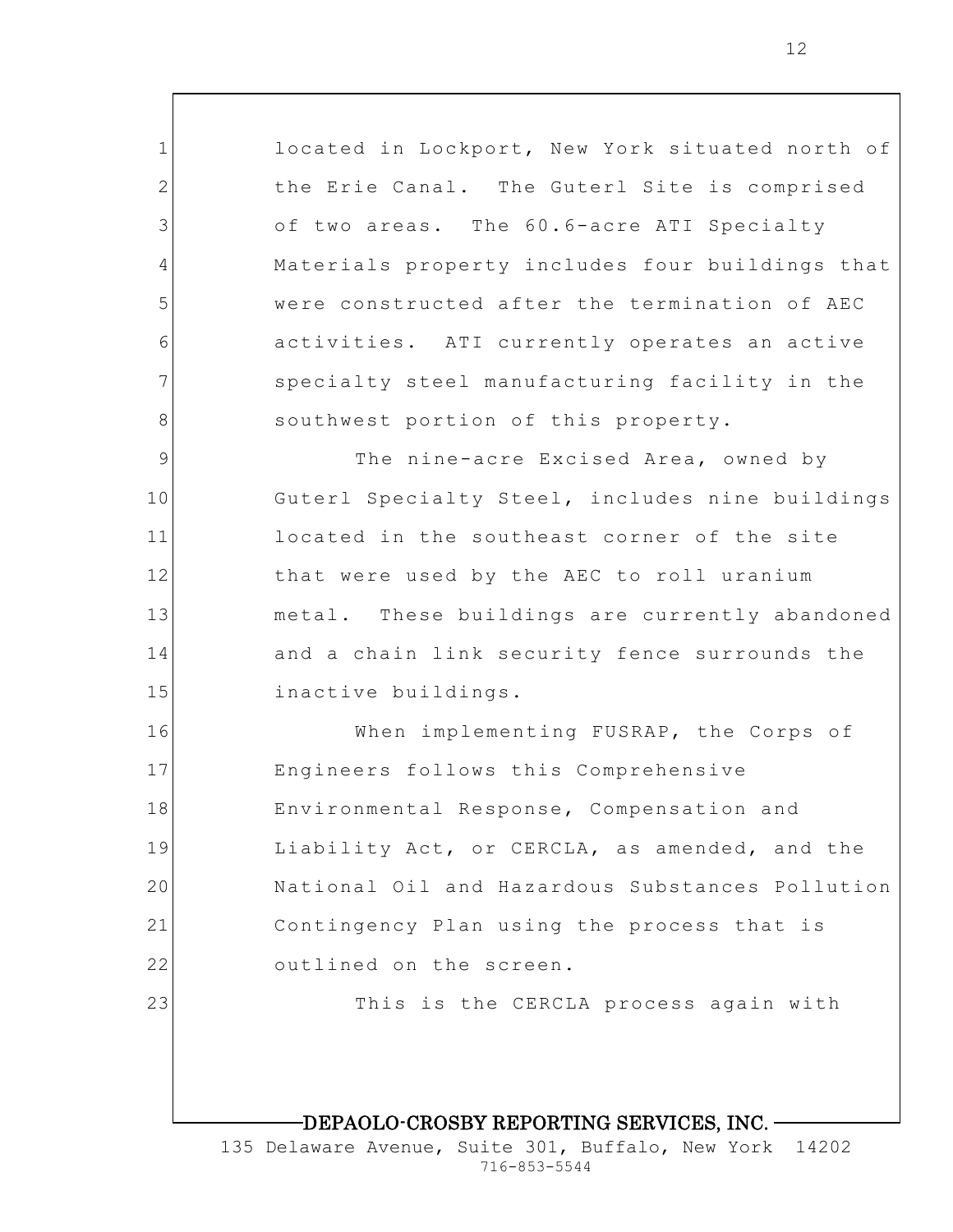the years entered for the activities that have been taking place at the Guterl Site. In 2000 the site was referred to the Corps of Engineers by the U.S. Department of Energy, or DOE, as potentially eligible for FUSRAP. The Corps completed the preliminary assessment and site inspection in 2001.

1

2

3

4

5

6

7

23

8 9 10 11 12 13 14 During 2010 the remedial investigation report for the site was released. The Guterl Site is currently in the feasibility study and proposed plan phase. The reason we are together virtually tonight is to receive your comments on the proposed plan for the Guterl Site.

15 16 17 18 19 20 21 22 Once we have considered your comments, our next step will be to reach a record of decision which will outline the selected remedy for the site. We estimate that due to the priorities for sites already in remediation within the FUSRAP national program, it will be several years before we can begin remediating the Guterl Site.

I am now going to provide you with a

## DEPAOLO-CROSBY REPORTING SERVICES, INC.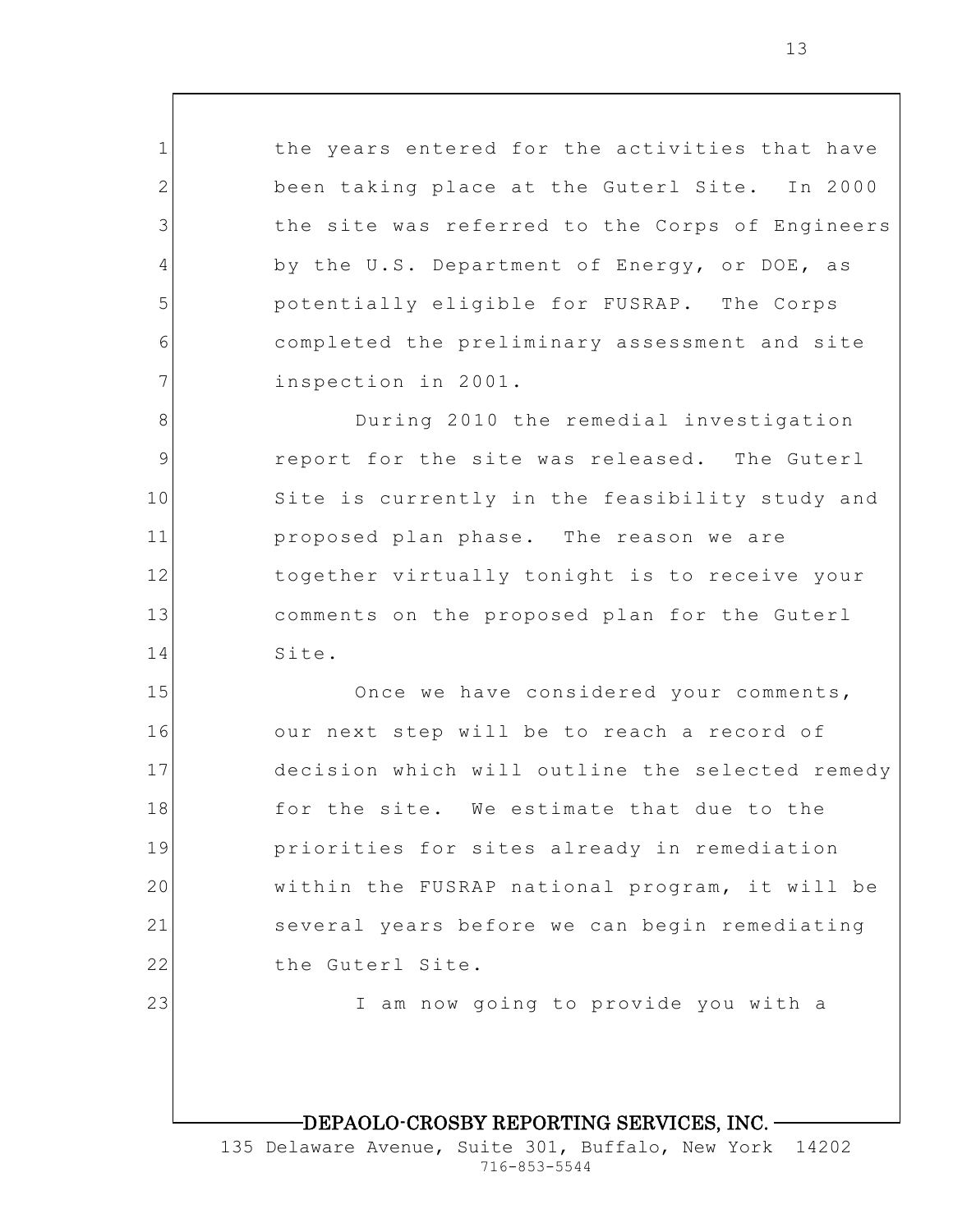recap of the remedial investigation findings for the site. The conceptual site model in this slide indicates the potential exposure pathways from contamination in site soil, surface water, sewer or storm water, groundwater and in the buildings. When we performed the remedial investigation a baseline risk assessment was conducted. The risk assessment included a human health risk assessment and screening level ecological risk assessment. The text bubbles inside the dotted box focus on the potential receptors in the human health risk assessment. The human health risk assessment indicated that some increased risk existed for persons within the project area when long term exposure is assumed, if the buildings in the excised portion of the site were to be

1

2

3

4

5

6

7

8

9

10

11

12

13

14

15

16

17

18

19

20

21

22

23

reoccupied for industrial or commercial use. The greatest potential human health risks at the site are posed by exposure to building materials and contaminated soils

DEPAOLO-CROSBY REPORTING SERVICES, INC.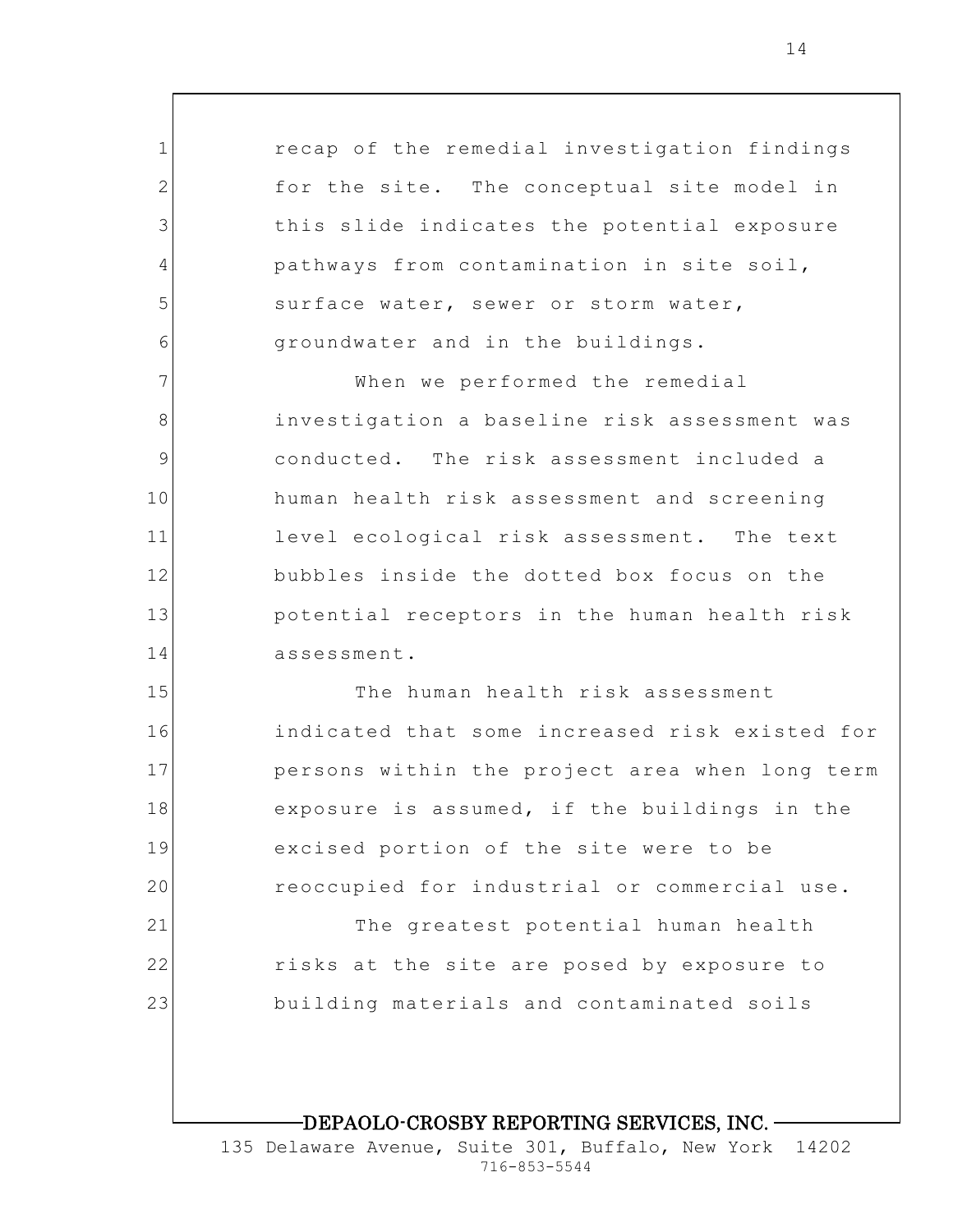1 2 3 4 5 6 7 8 9 10 11 12 13 14 15 16 17 18 underneath Building 8 and a localized area of elevated activity in surface soil within the railroad right-of-way. Uranium in groundwater below some areas of the site could pose unacceptable risks if the site groundwater was used as a source of potable drinking water. The Erie Canal is not a medium of concern for human health because uranium concentrations are not elevated in the Canal. The text bubbles inside the dotted boxes on this slide focus on the potential receptors in the screening level ecological risk assessment. The Erie Canal is not a medium of concern for ecological receptors because uranium concentrations are not elevated in the canal. Some potential risks to terrestrial

19 20 21 22 23 ecological receptors at the Guterl Site were identified based on this risk evaluation. Since the radiological standards or dose rate limits for protection of human health are generally more conservative than recommended dose rate standards for protection of

DEPAOLO-CROSBY REPORTING SERVICES, INC.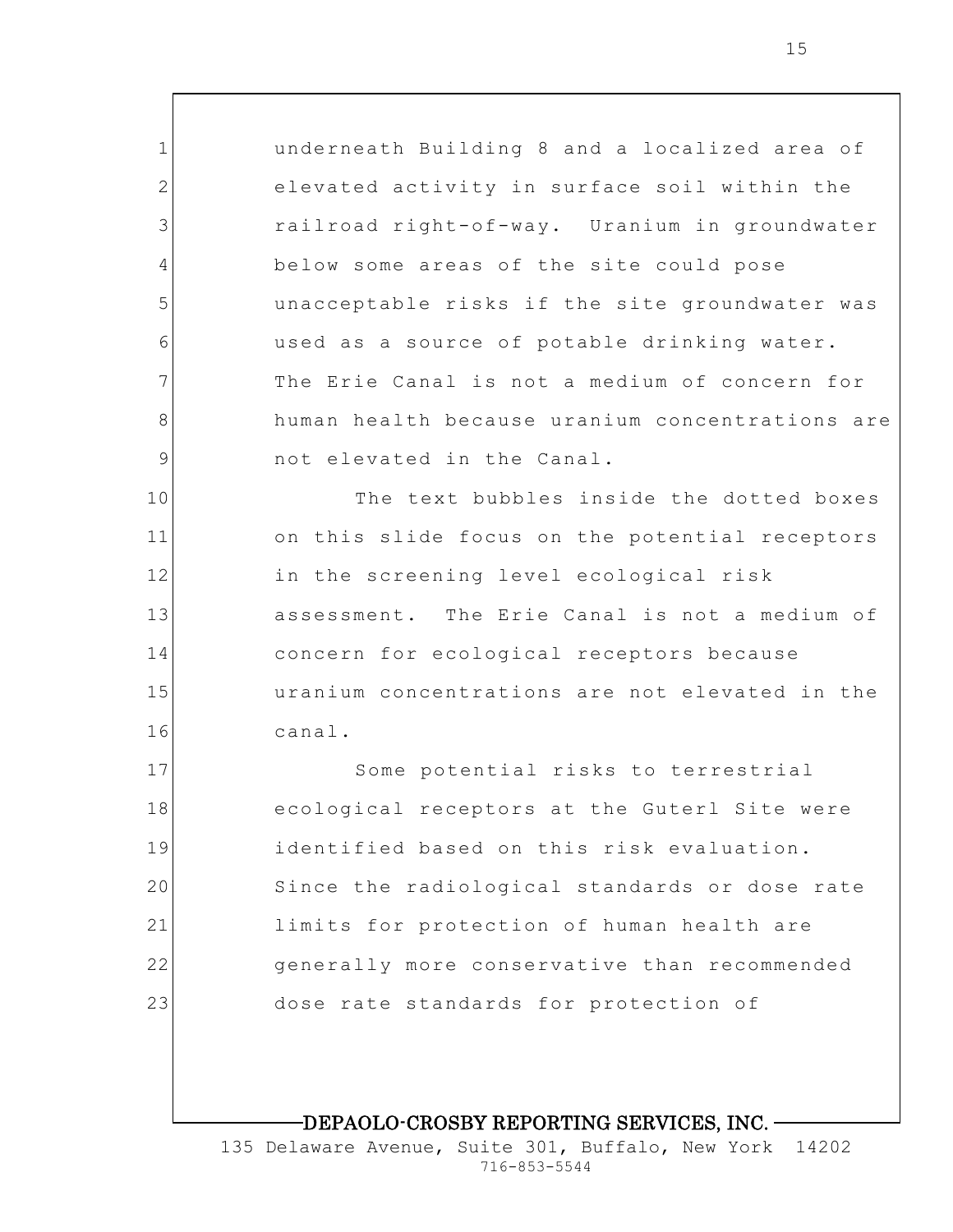ecological populations, it is generally assumed that the environment is protected when remedial actions are taken to protect people from exposure to FUSRAP-related materials. Based on the results of the human health risk assessment and screening level ecological risk assessment, response actions are necessary to protect public health from unacceptable risk posed by FUSRAP-related constituents in buildings, site soils and groundwater. When developing alternatives in the feasibility study, we considered the potential exposure pathways to humans and the environment

1

2

3

4

5

6

7

8

9

10

11

12

13

14

15

16

17

18

19

20

21

22

23

of the FUSRAP-related contaminants based on the reasonably anticipated future land use.

These figures show current conditions for uranium contamination in the groundwater at the site. Groundwater is underground water. It resides within cracks, crevices and spaces in soil, sand and rock. Groundwater within the shallow bedrock aquifer is observed within a few feet of the ground surface and extends to an approximate depth of 20 to 30 feet.

DEPAOLO-CROSBY REPORTING SERVICES, INC.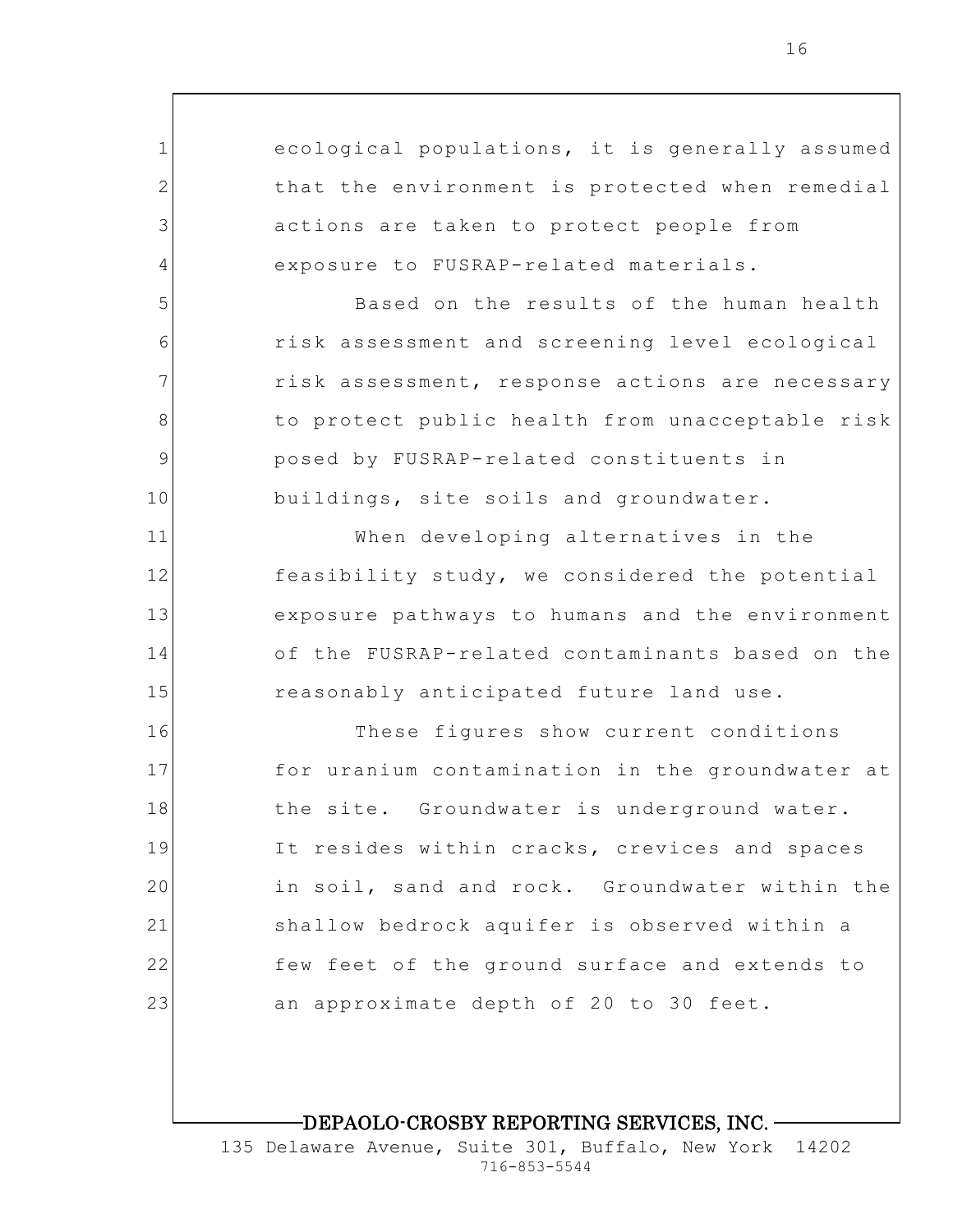The deep water-bearing zone encountered is encountered at approximately 35 to 40 feet below the ground surface. The Environmental Protection Agency's maximum contaminant level for community drinking water resources is 30 micrograms for uranium.

1

2

3

4

5

6

7

8

9

10

11

12

13

14

15

16

17

18

19

20

21

22

23

Groundwater monitoring is performed at the site to determine potential for movement of FUSRAP-related radiological contaminants associated with historical Atomic Energy Commission activities, developing baseline data for monitoring groundwater for use in assessing effectiveness for remedial alternatives once implemented and to develop and evaluate alternatives to address unacceptable risk.

Uranium concentrations in groundwater at the Guterl Site remain consistent with historical results and exemplify seasonal fluctuations derived from variations in groundwater recharge through contaminated site soils.

> Groundwater under the site is currently not utilized as a source of drinking water.

#### DEPAOLO-CROSBY REPORTING SERVICES, INC.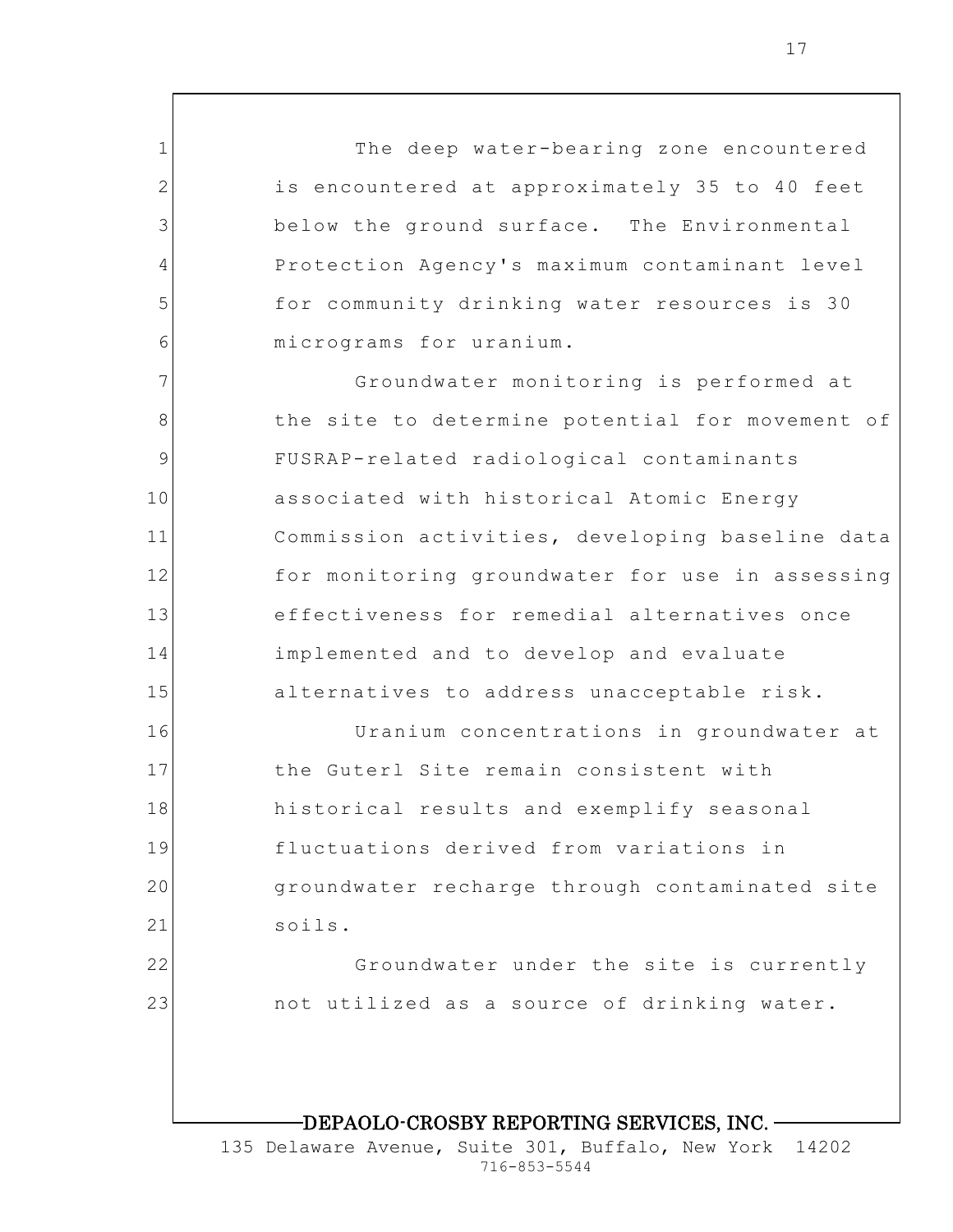1 2 3 4 5 6 7 8 9 10 11 12 13 14 15 16 17 18 19 20 21 22 23 Niagara County's drinking water comes from the Upper Niagara River. As indicated by groundwater monitoring, contaminated groundwater is not degrading surface water in the Erie Canal. Therefore, there is no unacceptable risk to human health or the environment from uranium in site groundwater. Site soil is impacted with FUSRAP-related materials. The purple areas in this figure show the impact of the soil contamination using a preliminary cleanup goal based on risk. This figure shows approximately 5000 cubic yards of soil that would need to be removed in order to protect a construction worker from direct contact exposure; to just the soil via ingestion, inhalation or external gamma. The purple areas in this figure show that approximately 58,000 cubic yards of soil, the majority of which is within 18 inches of the surface, needs to be removed to protect the underlying groundwater from the impact of uranium leaching from the soil to the

DEPAOLO-CROSBY REPORTING SERVICES, INC.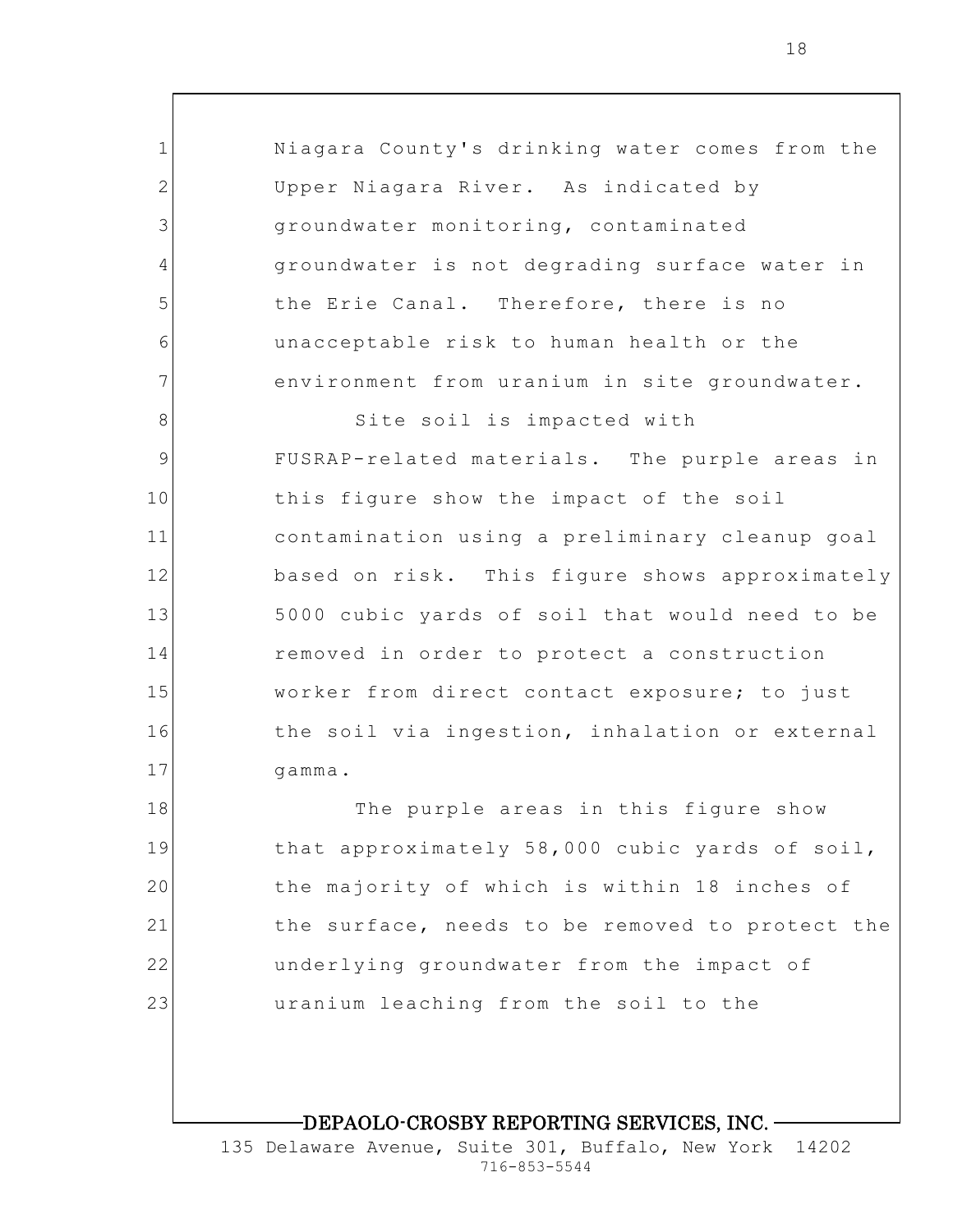1

2

3

4

5

6

7

8

9

10

groundwater.

It assumes that the underlying contaminated groundwater would then be used as a potable water source of drinking water, which it currently is not.

As you can see while comparing the two figures, the volume of soil that needs to be removed to be protective of groundwater is much greater than would be needed to be removed to be protective for the construction worker.

11 12 13 14 15 16 17 18 19 In the figure on your left as you look at the screen, you can see that most of the impacted buildings are within the boundary of the Excised Area, the light blue outlined area. The figure on your right is enlarged and shows the sample locations for samples taken in the buildings. Note, these are the building material samples that are different than soil samples.

20 21 22 23 Before we developed a proposed plan, we developed potential alternatives to address FUSRAP-related contamination on the Guterl Site.

#### DEPAOLO-CROSBY REPORTING SERVICES, INC.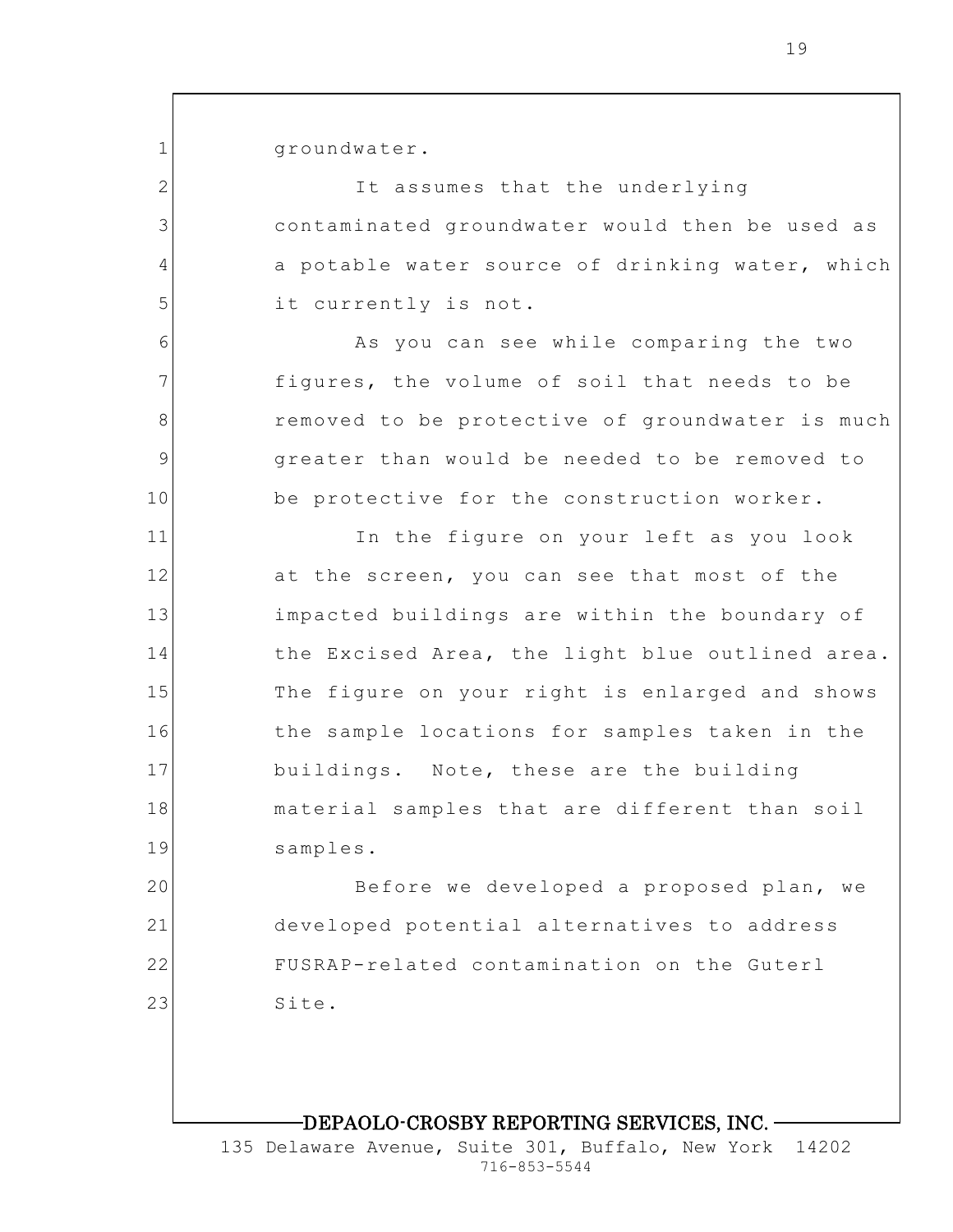1 2 3 4 5 6 7 8 9 10 11 12 13 14 15 16 17 18 19 20 21 22 23 A feasibility study is performed to identify, develop and evaluate remedial alternatives, analyzing in detail each remedial alternative. Reading from the left to right as you look at the screen, a potential remedial alternative is evaluated for its overall protection of human health and the environment, compliance with applicable or relevant and appropriate requirements, and if these first two criteria are not met an alternative cannot be considered. Balancing criteria are considered next. They are the primary criteria used for a detailed analysis of the developed alternatives and are used to select the preferred alternative based on the best balance among the criteria; long-term effectiveness and permanence, reduction of toxicity, mobility or volume through treatment, short-term effectiveness, implementability and cost. The last two criteria, or modifying criteria, are considered based on the comments received on the proposed plan.

DEPAOLO-CROSBY REPORTING SERVICES, INC.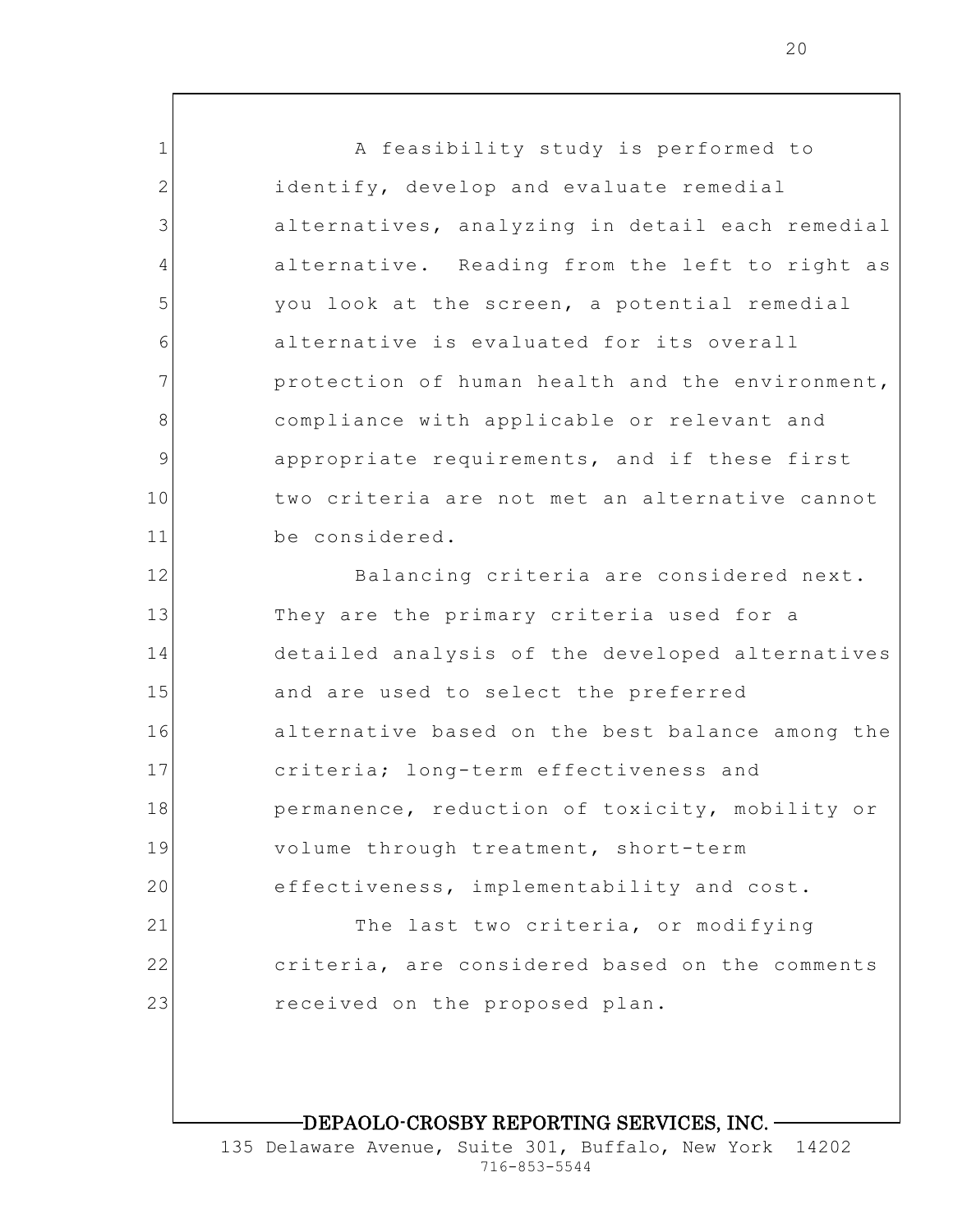Applicable or relevant and appropriate requirements, or ARARs, are the standards for cleanup of contaminants used in conjunction with risk-based levels developed in the risk assessments. These are used to direct response actions at CERCLA sites.

1

2

3

4

5

6

7 8 9 10 11 12 13 14 15 16 Another one of our acronyms on this site, Code of Federal Regulations, or CFR. The District identified these federal regulations as relevant and appropriate requirements for the Guterl Site. The second regulation listed above is relevant and appropriate for sight groundwater since the aquifer below the site could be used for drinking water in the future, although it currently is not being used for drinking water.

17 18 19 20 21 22 23 The alternatives outlined in the feasibility study are listed on this slide. Site-Wide Alternative 1 is No Action. This alternative is developed for comparison purposes only. The alternative is not protective of human health and the environment and does not meet applicable or relevant and

#### DEPAOLO-CROSBY REPORTING SERVICES, INC.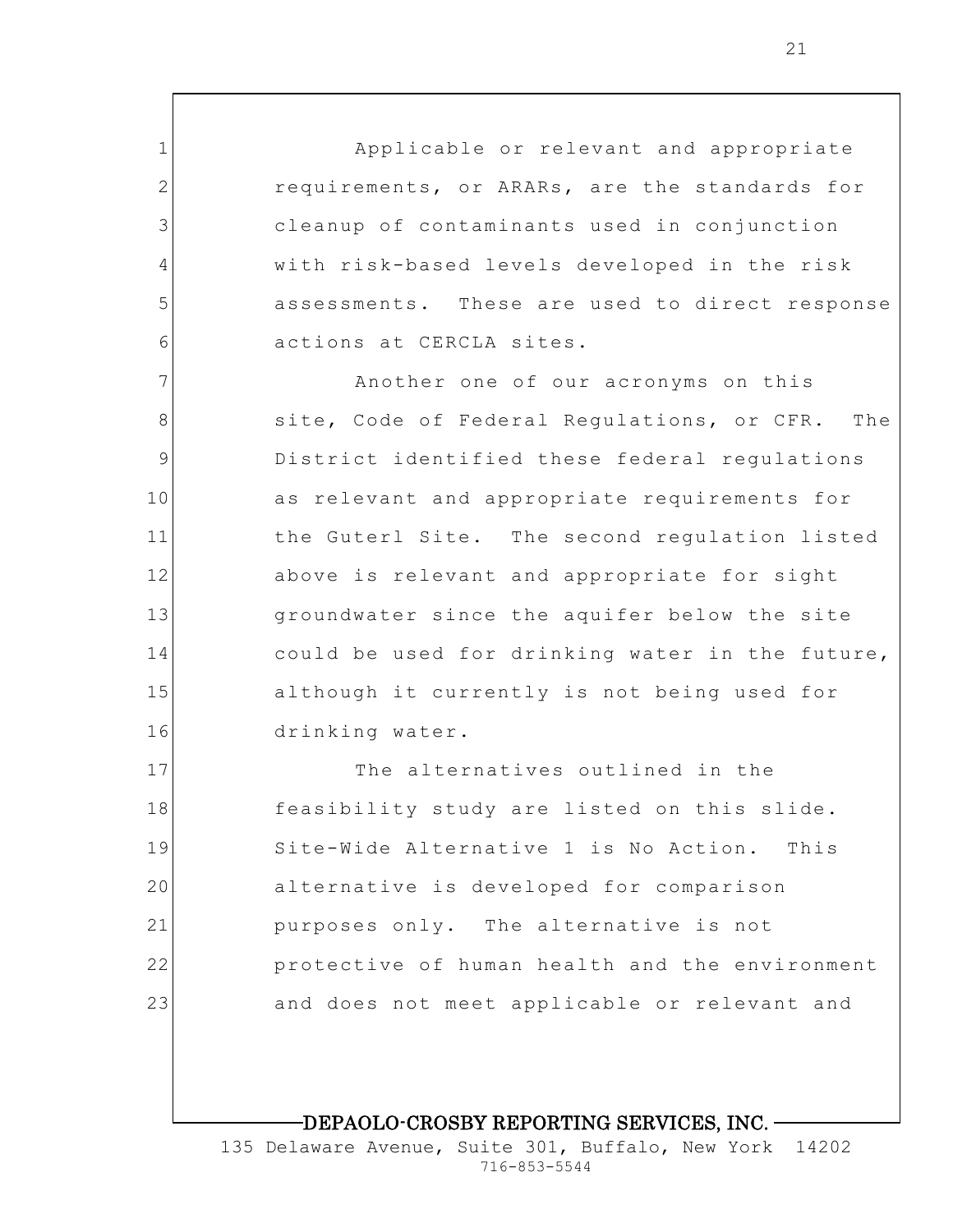1 2 3 4 5 6 7 8 9 10 11 12 13 14 15 16 17 18 19 20 21 22 23 appropriate requirements, so we will not be discussing it further tonight. It is not considered a viable option. We will be discussing Site-Wide Alternatives 2, 3 and 4 in the upcoming slides. Site-Wide Alternative 3 which is boxed in green is our preferred alternative. Site-Wide Alternative 2 includes dismantlement and off-site disposal of buildings that were involved in AEC activities, soil removal to meet the soil preliminary remediation for groundwater protection for approximately 58,000 cubic yards of soil and off-site disposal; and monitored natural attenuation of groundwater with environmental monitoring. Monitored natural attenuation is a systematic approach of modeling, predicting, monitoring and measuring the rate at which natural attenuation of contaminants occurs in a groundwater system. For this alternative, it is expected to take approximately 120 years for the uranium concentrations in groundwater to achieve the

DEPAOLO-CROSBY REPORTING SERVICES, INC.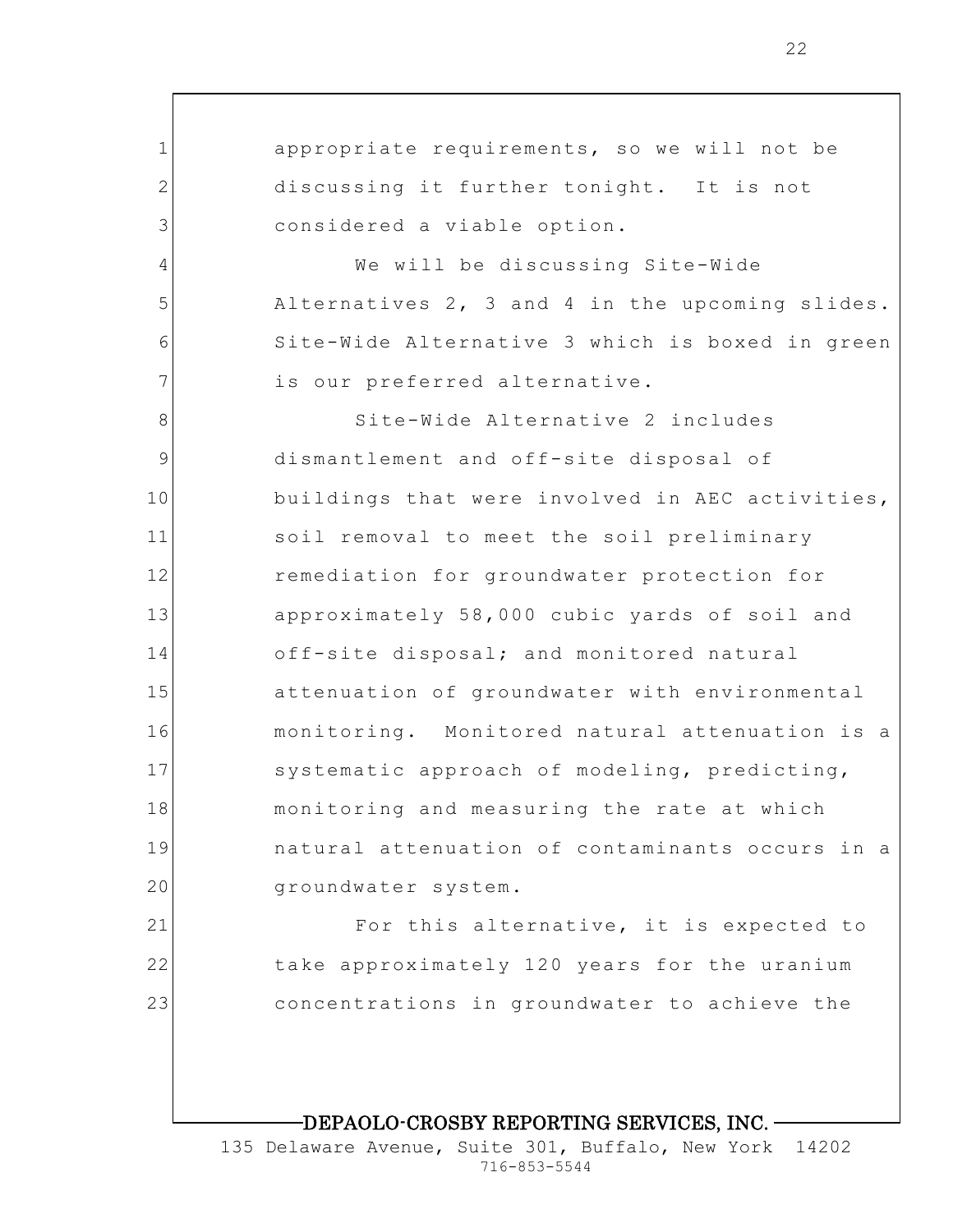| $\mathbf 1$  | EPA's maximum contaminant level for community   |
|--------------|-------------------------------------------------|
| $\mathbf{2}$ | drinking water sources which is necessary to be |
| 3            | fully protective of human health and the        |
| 4            | environment.                                    |
| 5            | The buildings where AEC activities took         |
| 6            | place which are highlighted with blue numbers   |
| 7            | on this slide would be dismantled and disposed  |
| 8            | of off-site under Site-Wide Alternative 2.      |
| 9            | This slide shows the estimated extent of        |
| 10           | soil, approximately 58,000 cubic yards, that    |
| 11           | would be removed and disposed of off-site       |
| 12           | during the preliminary remediation needed for   |
| 13           | groundwater protection. The vast majority of    |
| 14           | this soil is located within 12 to 18 inches of  |
| 15           | the surface with select areas of deeper soil in |
| 16           | the northern portion of the site.               |
| 17           | Site-Wide Alternative 3 is the Corps'           |
| 18           | preferred alternative for the site. The         |
| 19           | alternative includes dismantlement and off-site |
| 20           | disposal of buildings that were involved in AEC |
| 21           | activities, soil removal to meet the soil       |
| 22           | preliminary remediation goal for groundwater    |
| 23           | protection and off-site disposal and            |
|              |                                                 |

 $\overline{\phantom{a}}$ 

DEPAOLO-CROSBY REPORTING SERVICES, INC.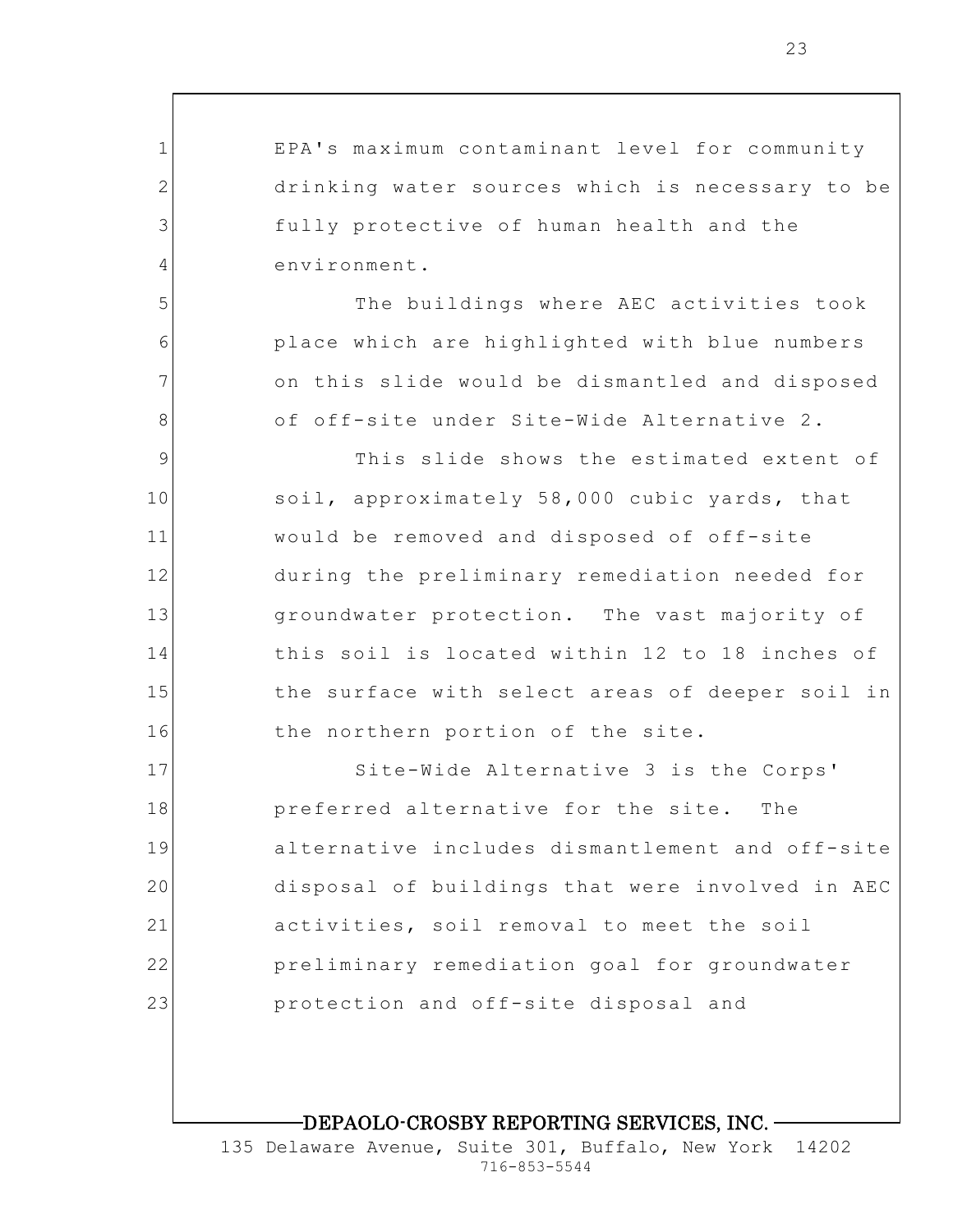1 2 3 4 5 6 7 8 9 10 11 12 13 14 15 16 17 18 19 20 21 22 23 groundwater recovery using extraction wells and a rubblized trench with ex situ treatment and environmental monitoring. Building dismantlement and soil remediation actions will take approximately two years. This alternative is estimated to take approximately 30 years for the uranium concentrations in groundwater to achieve the EPA's maximum contaminant level for community drinking water sources. This alternative will be explained further in the next set of slides. In Site-Wide Alternative 3 the buildings where AEC activities took place would be dismantled and disposed of off-site. This slide shows that the estimated extent of soil, again approximately 58,000 cubic yards, that will be removed and disposed of off-site using the preliminary remediation goal for groundwater protection. And this is an expanded view of the rubblized trench and the pump and treat portion of the alternative. A rubblized trench is an extraction technology process option installed

## DEPAOLO-CROSBY REPORTING SERVICES, INC.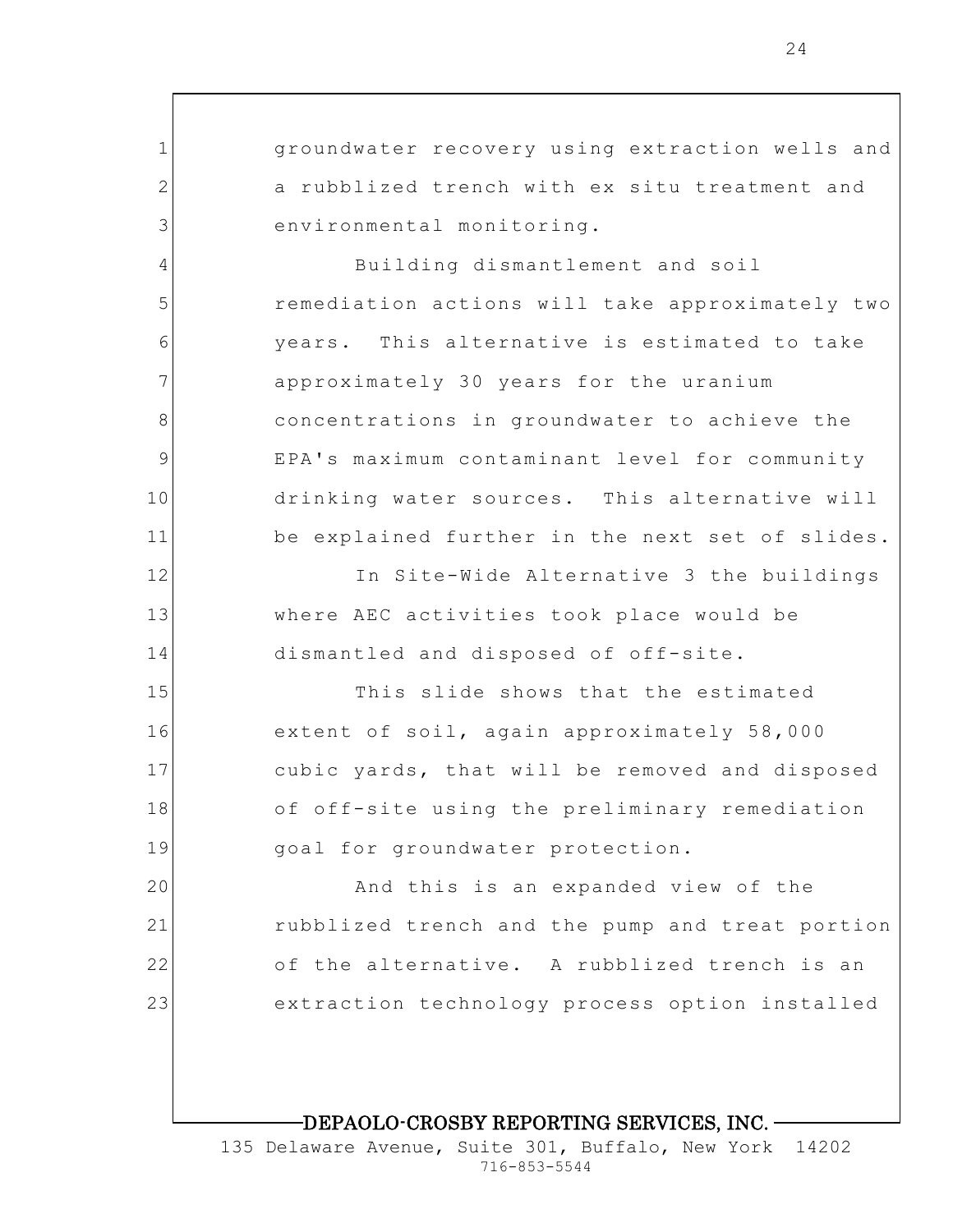1 2 3 4 5 6 7 8 9 10 11 12 13 14 15 16 17 18 19 20 21 22 23 in the area to extract groundwater for treatment. Small explosives placed underground are used to fracture the bedrock into highly permeable material to enhance the extraction of groundwater. A sump and extraction wells are then placed into the trenches to collect water inflow. The groundwater is pumped into a treatment plant, treated and then discharged into surface water after treatment. Wells would monitor the level of contamination in the groundwater. Site-Wide Alternative 4 includes the dismantlement and off-site disposal of some of the buildings that were involved in AEC activities. This will be explained further on the next slide. Contaminated soil will be removed to the soil preliminary remediation goal for the protection of the construction worker and disposed of off-site. Groundwater will be monitored for natural attenuation with environmental monitoring, and it is estimated

DEPAOLO-CROSBY REPORTING SERVICES, INC.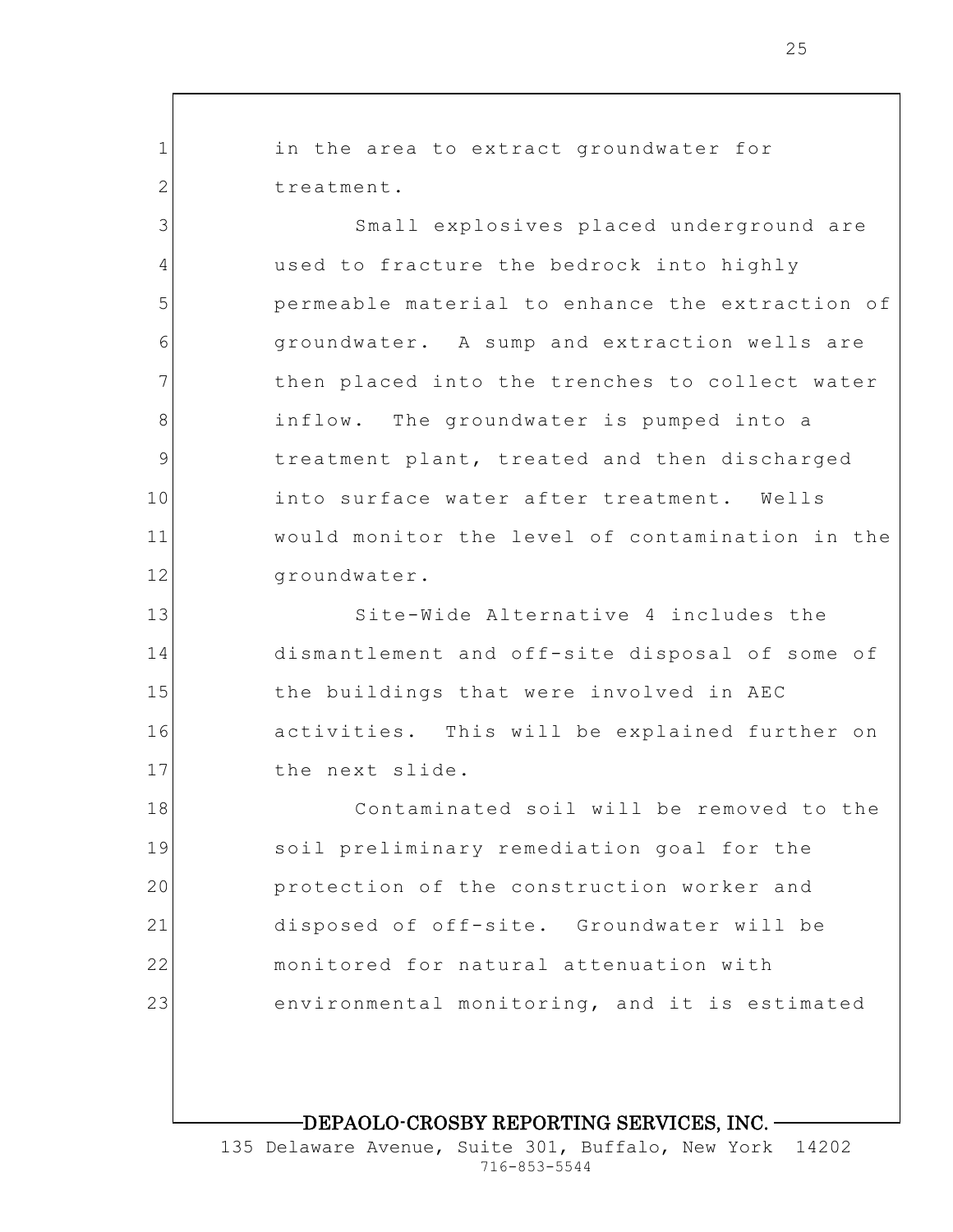| $\mathbf{1}$   | that this would take almost 660 years for      |
|----------------|------------------------------------------------|
| $\mathbf{2}$   | uranium concentrations in groundwater to       |
| 3              | achieve the EPA's maximum contaminant level.   |
| $\overline{4}$ | In Site-Wide Alternative 4, Building 1,        |
| 5              | pointed to in light blue, is decontaminated    |
| 6              | using scarification. Building 35, pointed to   |
| 7              | in black, is not addressed because the soils   |
| 8              | beneath the building are not above the         |
| $\mathcal{G}$  | remediation goal for the construction worker.  |
| 10             | The remaining buildings indicated with         |
| 11             | dark blue and blue buildings numbers are       |
| 12             | dismantled and disposed of off-site.           |
| 13             | In Site-Wide Alternative 4 contaminated        |
| 14             | soiled is removed to the soil preliminary      |
| 15             | remediation goal for protection of the         |
| 16             | construction worker and disposed of off-site.  |
| 17             | In this alternative only approximately         |
| 18             | 5000 cubic yards of soil are estimated to be   |
| 19             | excavated and disposed of off-site. You can    |
| 20             | see that the purple area indicating soil to be |
| 21             | remediated is much less than in Site-Wide      |
| 22             | Alternative 2 and 3.                           |
| 23             | This and the next slide show our               |
|                |                                                |
|                |                                                |
|                |                                                |

DEPAOLO-CROSBY REPORTING SERVICES, INC.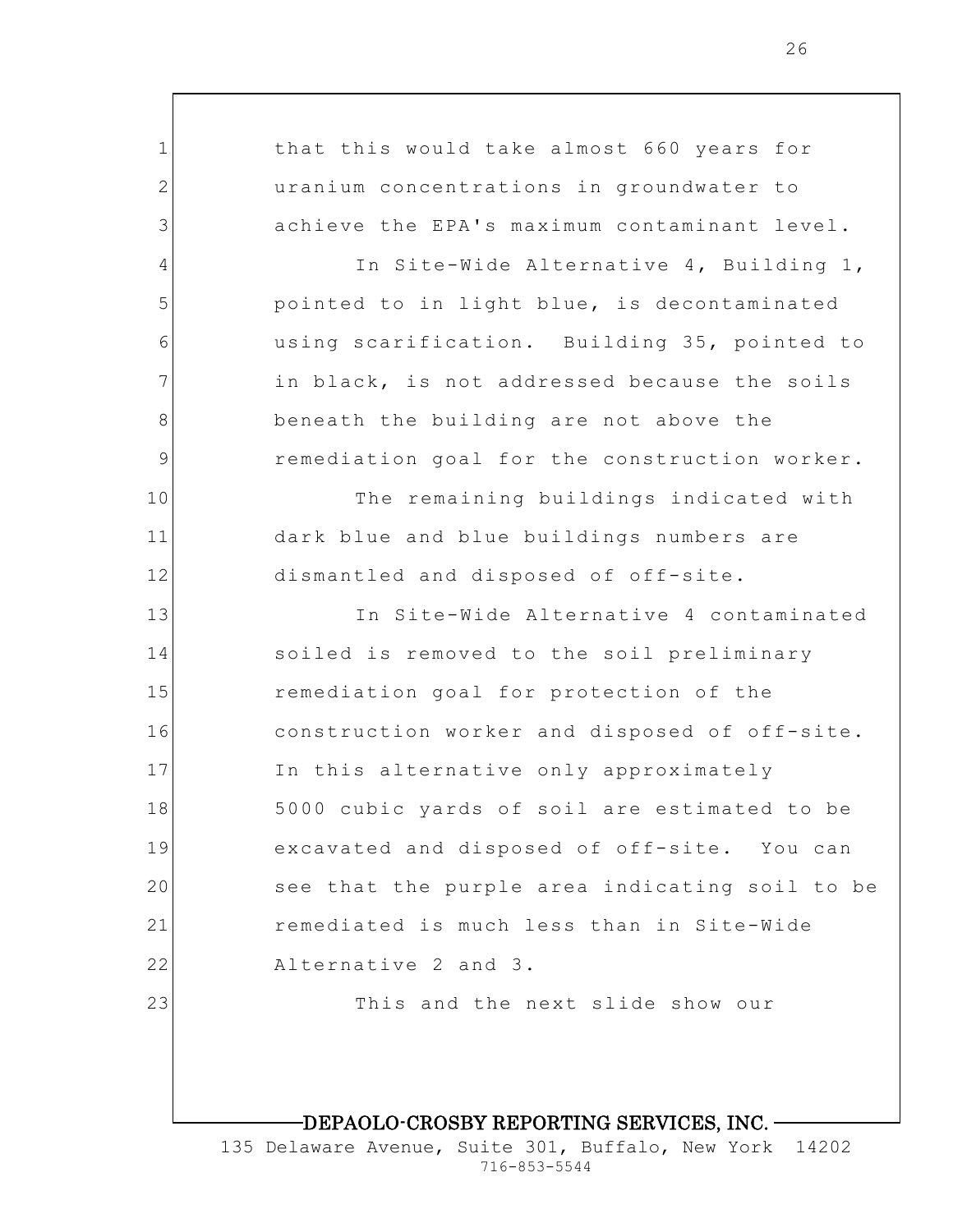1 2 3 4 5 6 7 8 9 10 11 12 13 14 15 16 17 18 19 20 21 22 23 analysis of each alternative in the feasibility study against the balancing criteria. High represents a favorable rating, whereas low represents the least favorable rating. The ranking for our preferred alternative is highlighted with the green box. Alternative 3 is our preferred alternative because of its higher rankings in long-term effectiveness and reduction of toxicity through treatment of the groundwater. This slide covers the cost comparison and the amount of time each alternative would take to completed if implemented. Our preferred alternative costs more, but takes much less time to complete. Building dismantlement and soil remediation actions will take approximately two years. The time difference is mostly attributed to the inclusion of active groundwater treatment in Alternative 3. It will take approximately 30 years for the uranium concentrations in groundwater to achieve the EPA's maximum contaminant level for community

DEPAOLO-CROSBY REPORTING SERVICES, INC.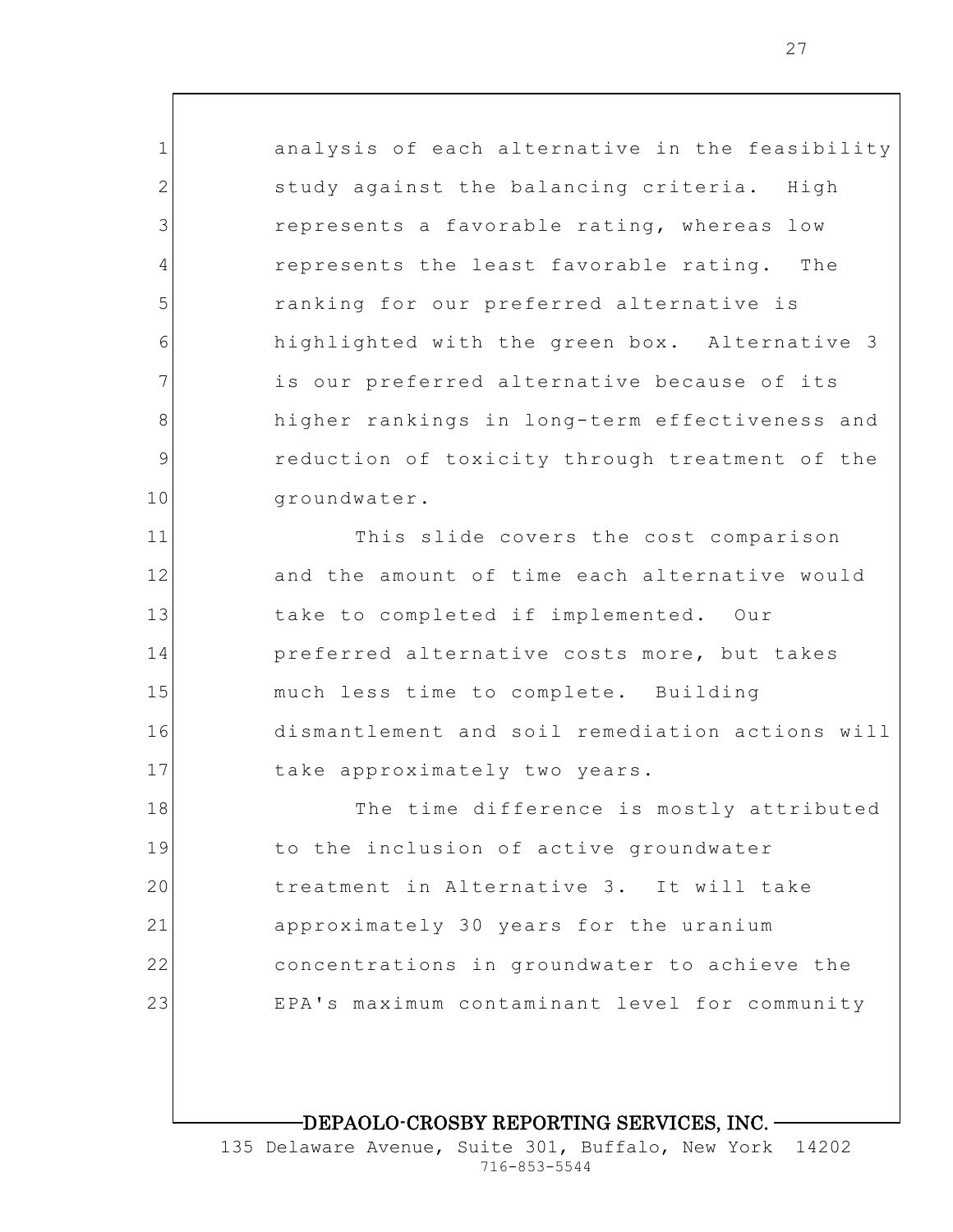1 2 3 4 5 6 7 8 9 10 11 12 13 14 15 16 17 18 19 20 21 22 23 drinking water sources. And this is just a review. Alternative 3 again is the preferred alternative for the proposed plan. Under this alternative, Buildings 1, 2, 3, 4/9, 5, 6, 8, 24 and 35 are dismantled and disposed of off-site. Approximately 58,000 cubic yards of soil would be excavated and disposed of off-site. Groundwater will be recovered using extraction wells and a rubblized trench treated in the above-ground treatment plant. Environmental monitoring would be performed. An approximate total timeframe for the preferred alternative is 33 years which includes dismantlement, excavation and groundwater remediation. Once the comment period closes, we will consider the comments received and develop a record of decision. The preferred alternative may be modified based on any new information acquired during the designated public comment period. Responses to comments received will be provided in the record of decision, which will

DEPAOLO-CROSBY REPORTING SERVICES, INC.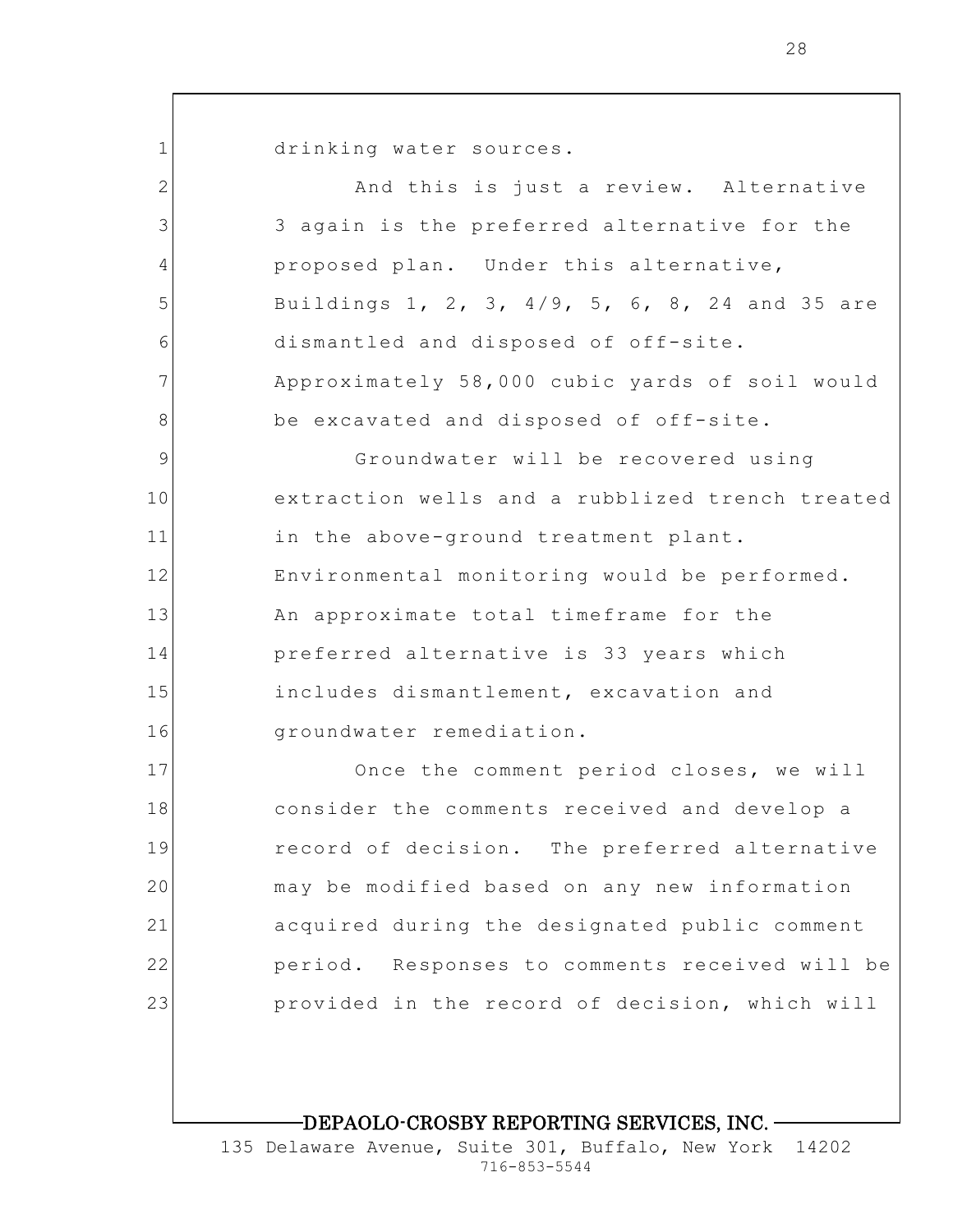identify the selected remedy to be implemented. The record of decision is scheduled to be released in 2023.

1

2

3

4

5

6

7

8

9

10

11

12

21

22

23

That concludes the main portion of our presentation. We will now begin the public comment portion of the meeting.

: Thank you, **.** The following operating principles will be in place during the comment portion of this meeting. To receive your comments on the proposed plan we will be calling one person at a time in the order that you signed up to comment.

13 14 15 16 17 18 19 20 Please state your name and affiliation or town of residence before you make your comment. Please keep your phone line muted until your name has been called. Please keep the subject of your comments to the proposed plan and limit your comments to under three minutes. Please indicate when you are finished with your comment.

Questions placed in the chat box will be responded to either tonight or on the project website. If you did not sign up early to

## DEPAOLO-CROSBY REPORTING SERVICES, INC.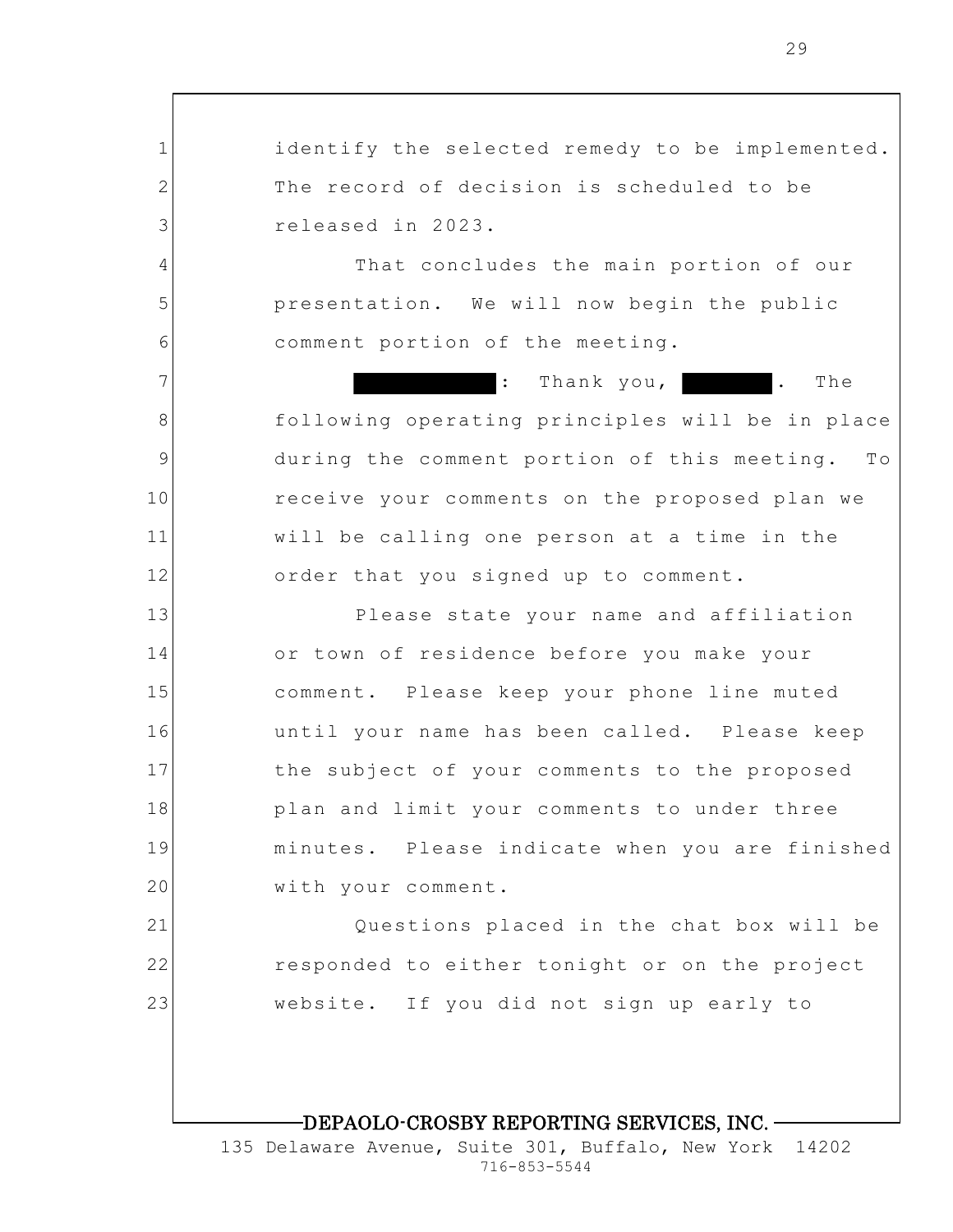1 2 3 4 5 6 7 8 9 10 11 12 13 14 15 16 17 18 19 20 21 22 23 DEPAOLO-CROSBY REPORTING SERVICES, INC. 135 Delaware Avenue, Suite 301, Buffalo, New York 14202 provide comments tonight and you would like to provide a comment, please use the chat feature when asked to do so to type in your name and indicate that you would like to comment. We will be leaving the meeting open for 15 minutes after the closing comments for those that want to chat in questions or additional comments. I have two people that have signed up to provide comments. The first one is , are you on the line? If you are, you need to unmute your phone. We will go to the next person and that was . Will you state your name for the court reporter and your location of residence. Certainly. My name is . I reside at City of Lockport. Thank you. You can go ahead give us your comments now. Well, a wee bit of my background. My father was the eye physician

716-853-5544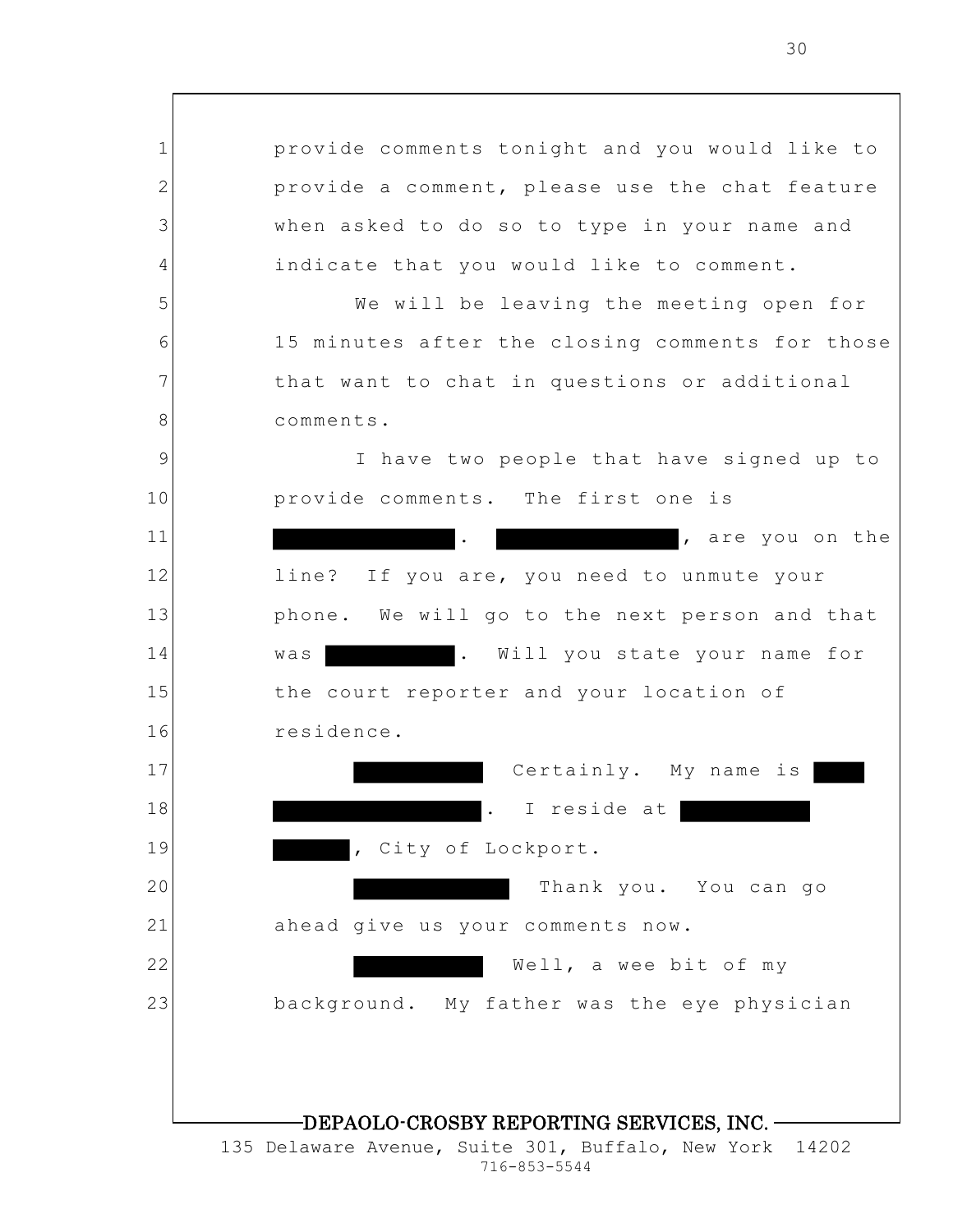for Simonds Saw and Steel during the period of time when they were working with the uranium and as a small child I recall them coming into the waiting room absolutely covered with dust and whatever the material was that they were working with and, of course, his project was to remove the steel from their eyes.

1

2

3

4

5

6

7

8

9

10

11

12

13

14

15

16

17

One of my questions, and I'm cognizant of the fact that payouts of \$150,000 have been made to a number of people who consequently died as a result of being subjected to the material at that particular plant.

Do you by any chance happen to know how many people died and the families were reimbursed for that amount of money? You may not know that, but that's a question, you know, that I myself am very much interested in.

18 19 20 21 22 23 My second, most important to me, is the thought of the water actually being allowed to seep through and enter into the canal. I do have a lot of written material here from a number of years by and all kinds of other people that have been interested in

### DEPAOLO-CROSBY REPORTING SERVICES, INC.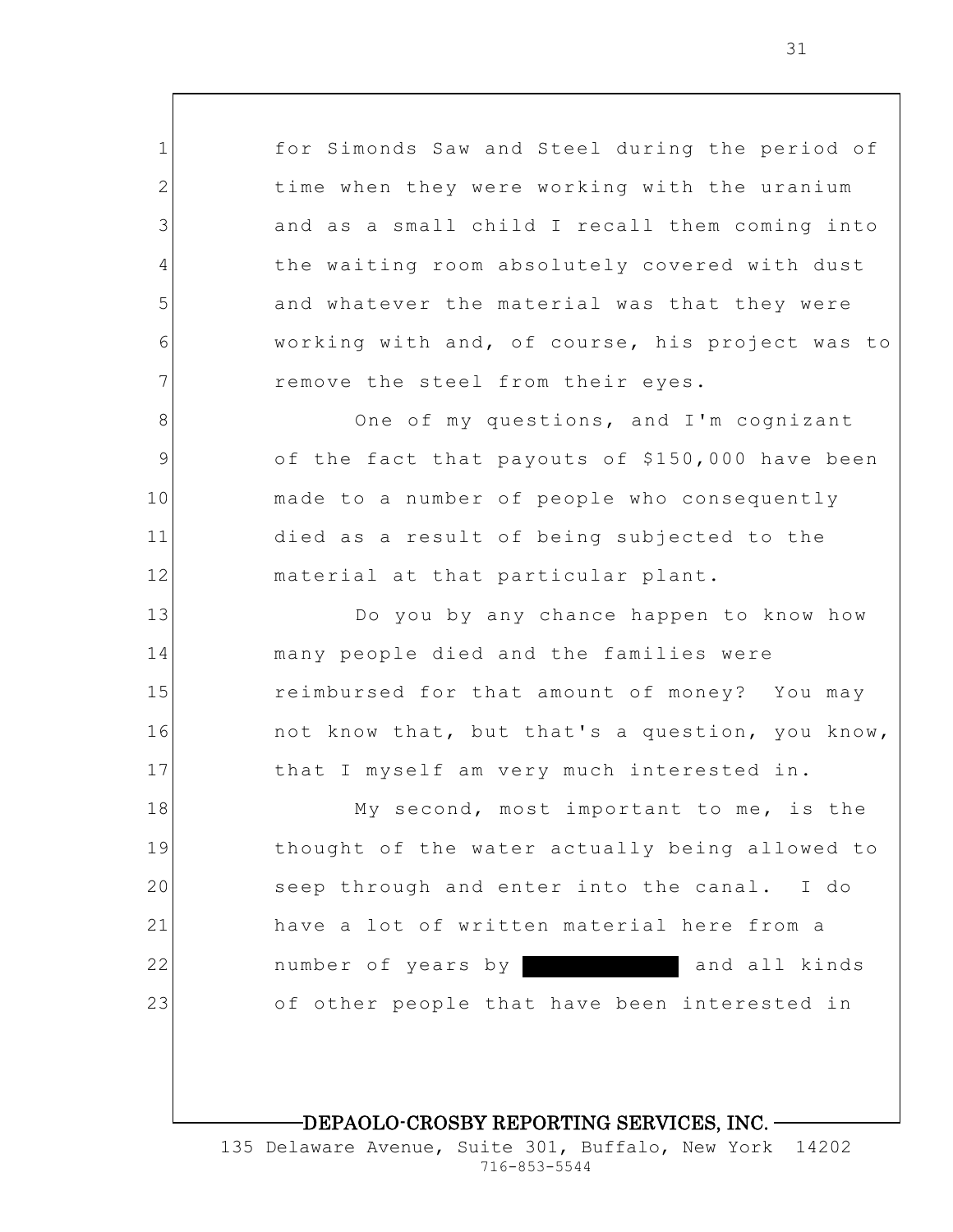this.

1

2

3

4

5

6

7

14

15

16

17

18

19

20

21

22

23

How often have you actually sampled the water that may be going into the canal? I know you did it in 2007 and then it said in the report here that 2011 that there would be more sampling events. How often do you actually monitor that?

8 9 10 11 12 13 That's the question that I think is important. And it's important, too, to be noted that at one time our city actually had to use the canal water as our drinking water, so it is exceedingly important and a concern that this is taken into consideration.

We just recently had a gigantic flood in this community and interesting to see how much of the water -- the groundwater from over there ran off into the canal.

So I thank you very much for listening to me and I look forward to a response.

: All right. Well, thank you Well, I can take the first response. With regard to the payouts and the people who have passed, honestly we do not --

## DEPAOLO-CROSBY REPORTING SERVICES, INC.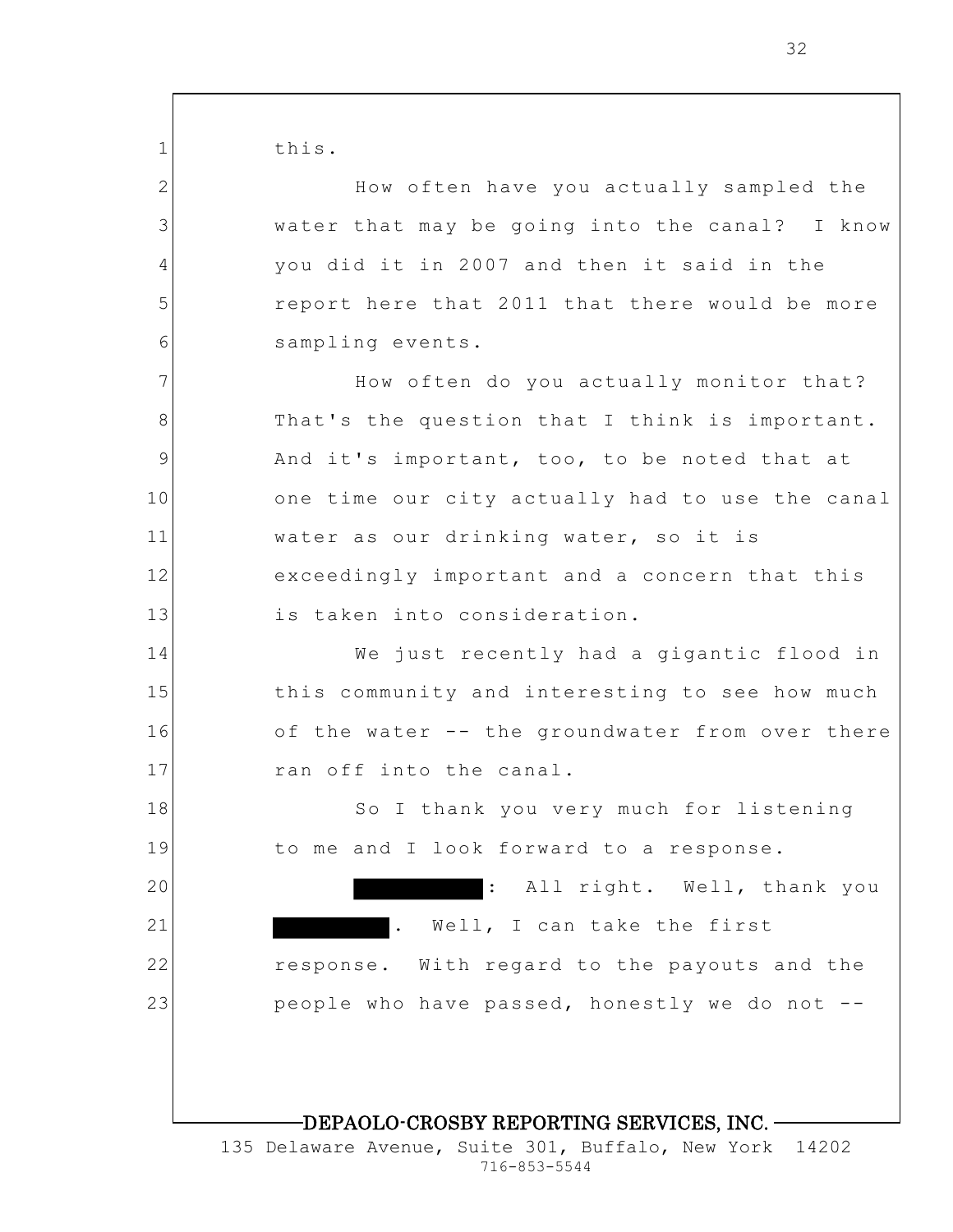1 2 3 4 5 6 7 8 9 10 11 12 13 14 15 16 17 18 19 20 21 22 23 we're not a party to that program. That is actually a Department of Labor program and we don't have any data with regard to the people who have been paid out or anything like that, so that's a completely different agency that runs that program so, unfortunately, we don't have a lot of information with regard to that. I think you're on mute, ma'am. : I just wanted to say thank you for your response. : Sure. No problem. And I will pass the second response on to our hydro geologist, , with regard to the groundwater. Good evening. We have been monitoring the groundwater actively every year for probably the last 10 years and we sample anywhere between 20 and 30 wells as well as we sample groundwater seeping out of the cliff and at the barge canal, so we actually float a boat and collect water down coming into the canal, as well as we sample the canal water both near the seeps as well as the water near

### DEPAOLO-CROSBY REPORTING SERVICES, INC.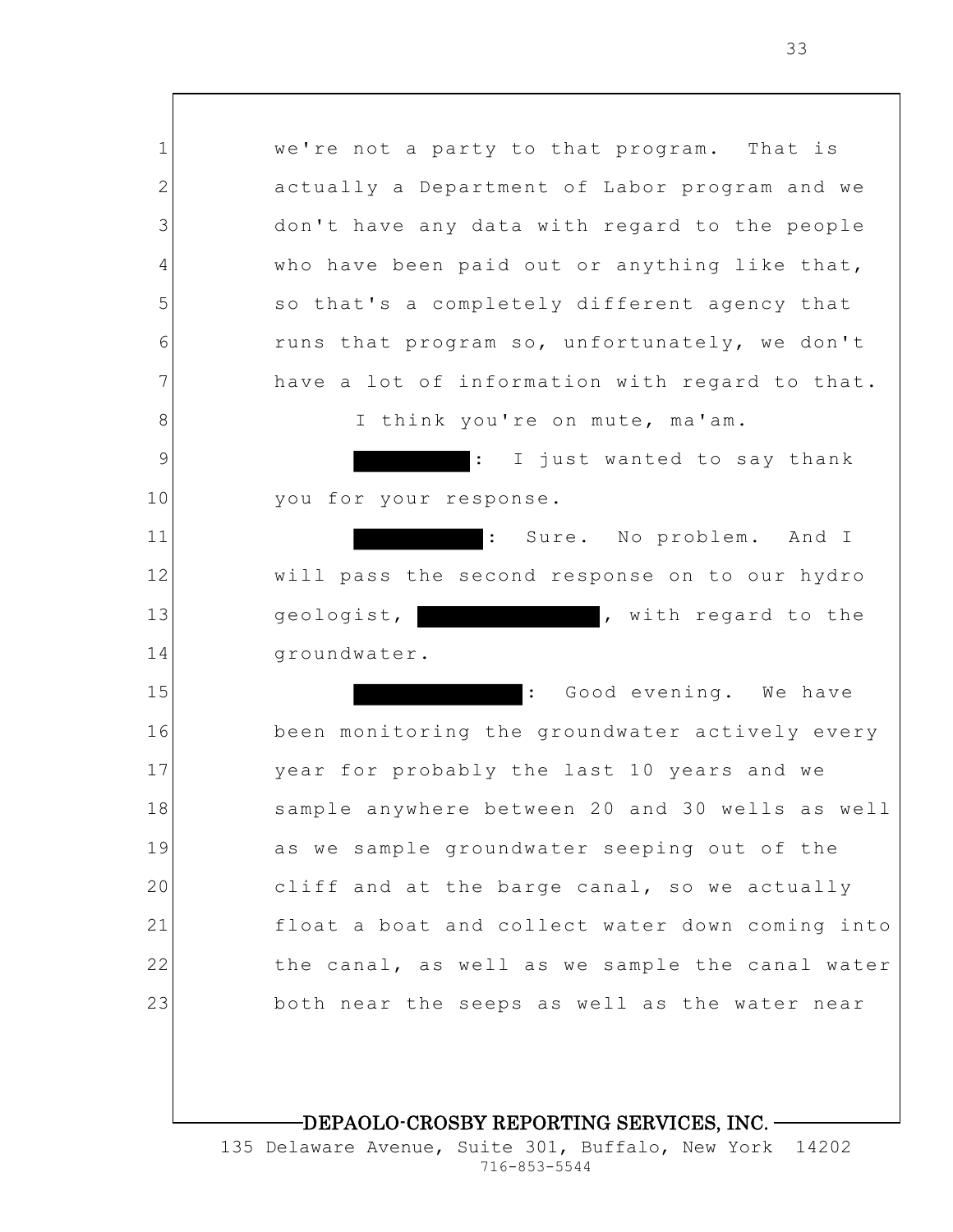1 2 3 4 5 6 7 8 9 10 11 12 13 14 15 16 17 18 19 20 21 22 23 the emergency intake for the city that is the intake that you're referring to that is for the town and the samples for groundwater and seep water generally are pretty consistent and so it does show contamination entering into the canal, but the canal is large so the amount of water in the canal relative to the amount of water that is seeping into the canal, the amount of water in the canal is so great that it essentially dilutes that uranium discharge down to background levels immediately. We do not see any elevated samples in the canal water indicating that there would be a large scale release from the site. It's very small scale seeping. : Well, I'm well aware of the fact that the canal water and the water from different areas in the city. To me it's still a concern. What is the answer to the fact that we had the flood this week and all that rainwater? Would that have had any effect? I mean, could that not have washed a great deal of materials

### DEPAOLO-CROSBY REPORTING SERVICES, INC.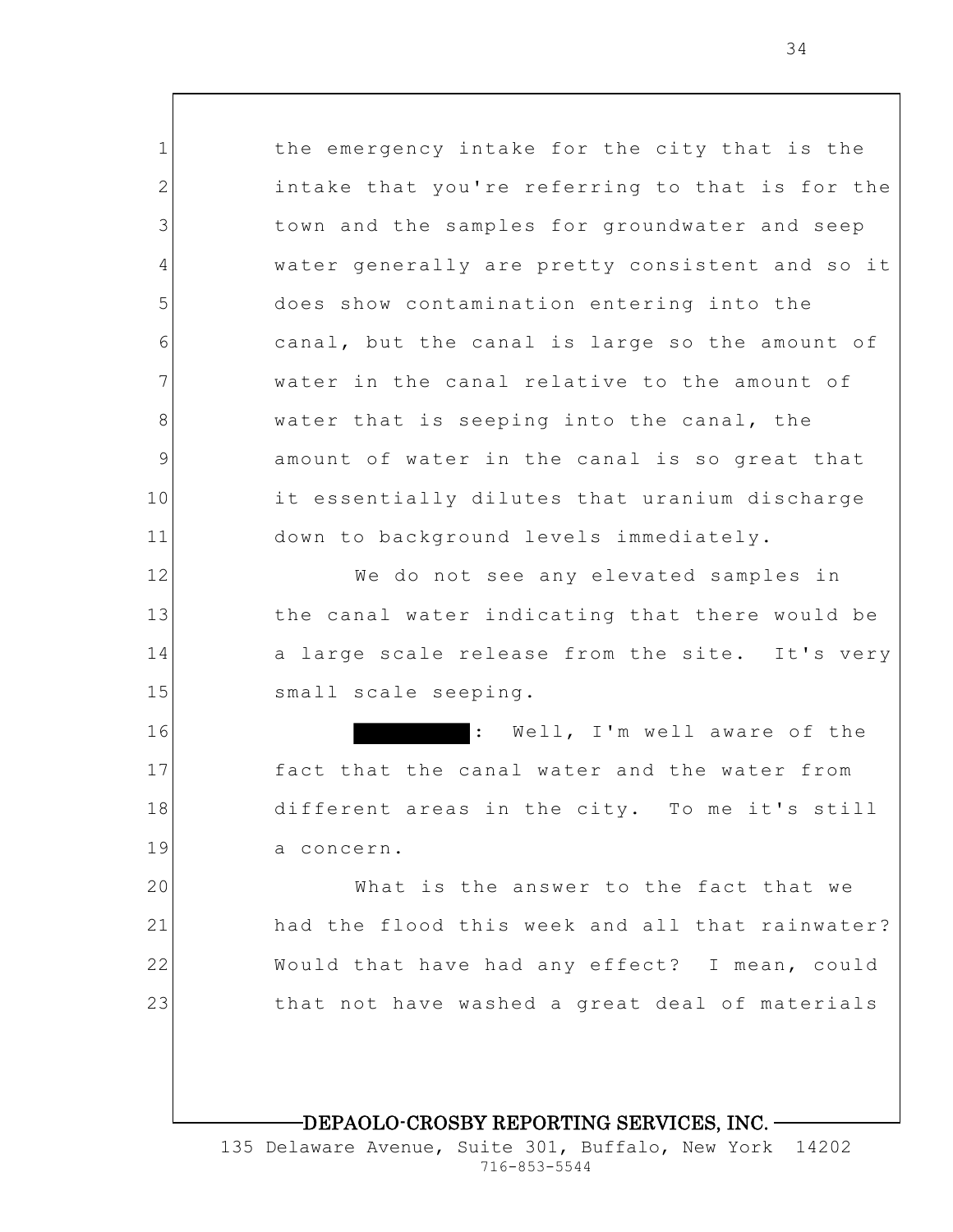into the canal?

1

2 3 4 5 6 7 8 9 10 11 12 13 14 15 16 17 18 19 20 21 22 23 : No, ma'am. The soil where the soil contamination is is very much contained to the site. There is no gross movement of material from rainwater on and off the site and then anything that could get into the groundwater just during a heavy rain would have residence time in the groundwater for a few years before it gets to the canal, so it would be attenuated so you would not see that big flux of uranium in the groundwater because the groundwater has the ability to dilute it as well. So no, I don't believe you're going to see any impacts off the site from that rain event. : Thank you. Ma'am, this is Environmental Toxicologist and Risk Assessor for the Army Corps of Engineers in Buffalo and I also just want to point out that we did try to evaluate that kind of like a worst case catastrophic event.

## DEPAOLO-CROSBY REPORTING SERVICES, INC.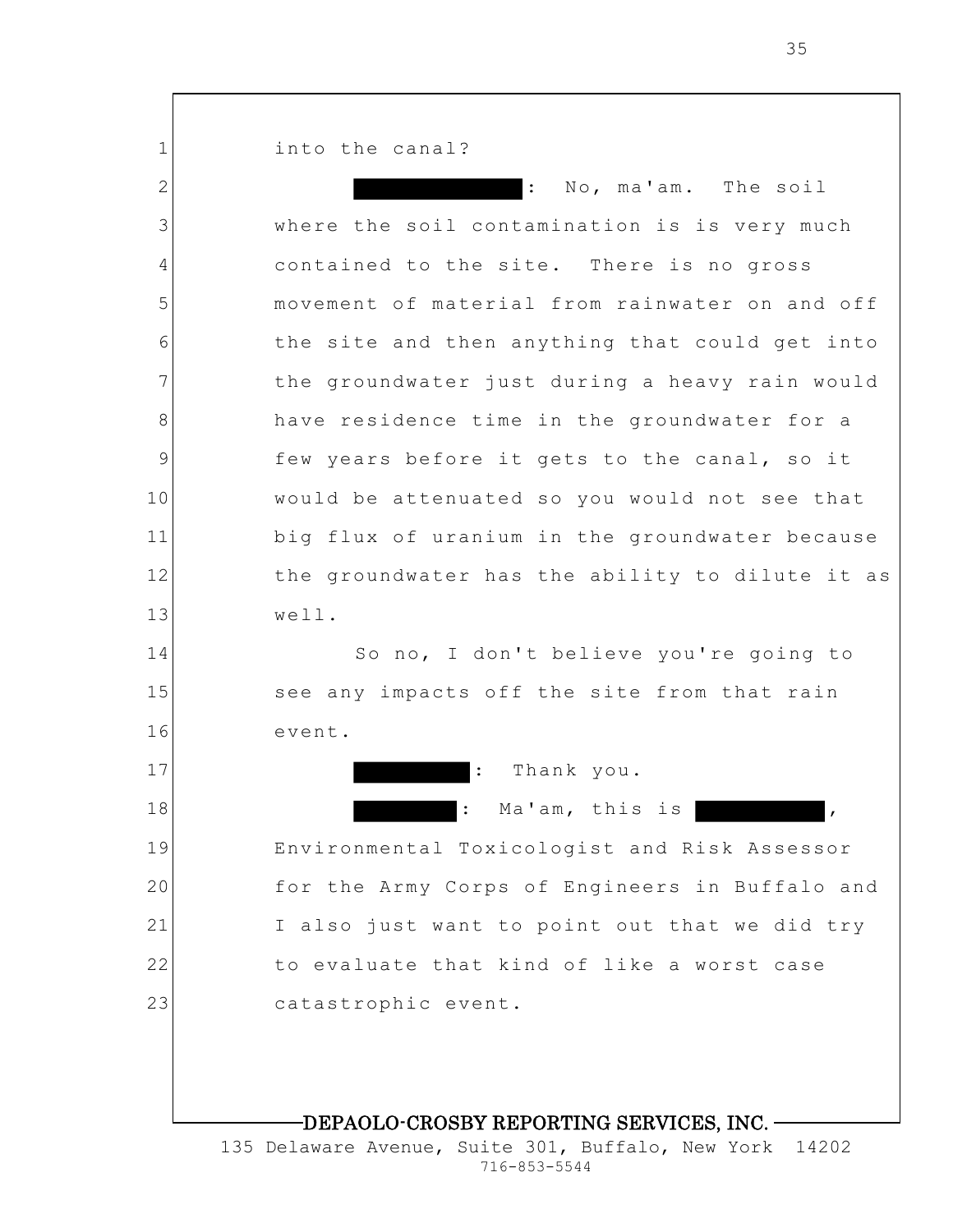1 2 3 4 5 6 7 8 9 10 11 12 13 14 15 16 17 18 19 20 21 22 23 We did what is called a mass balance calculation to look at what if all the uranium in the soil was going to leach into the groundwater at once and then how much would needs to get into the canal in order for us to see an exceedance of that EPA maximum contaminant level for drinking water that Natalie mentioned earlier, that 30 micrograms per liter that the EPA indicates is a level that uranium should not exceed in groundwater to maintain protection of human health, so we did that. We went through that exercise and we determined that we don't have enough uranium on the site to impact the canal at a level exceeding the maximum contaminant level for drinking water, so we do share your concerns and we did try to evaluate what that potential was and we still don't see the uranium on the site could have a negative adverse impact on the canal water, even if the canal water were to be used for drinking water in an emergency situation.

DEPAOLO-CROSBY REPORTING SERVICES, INC.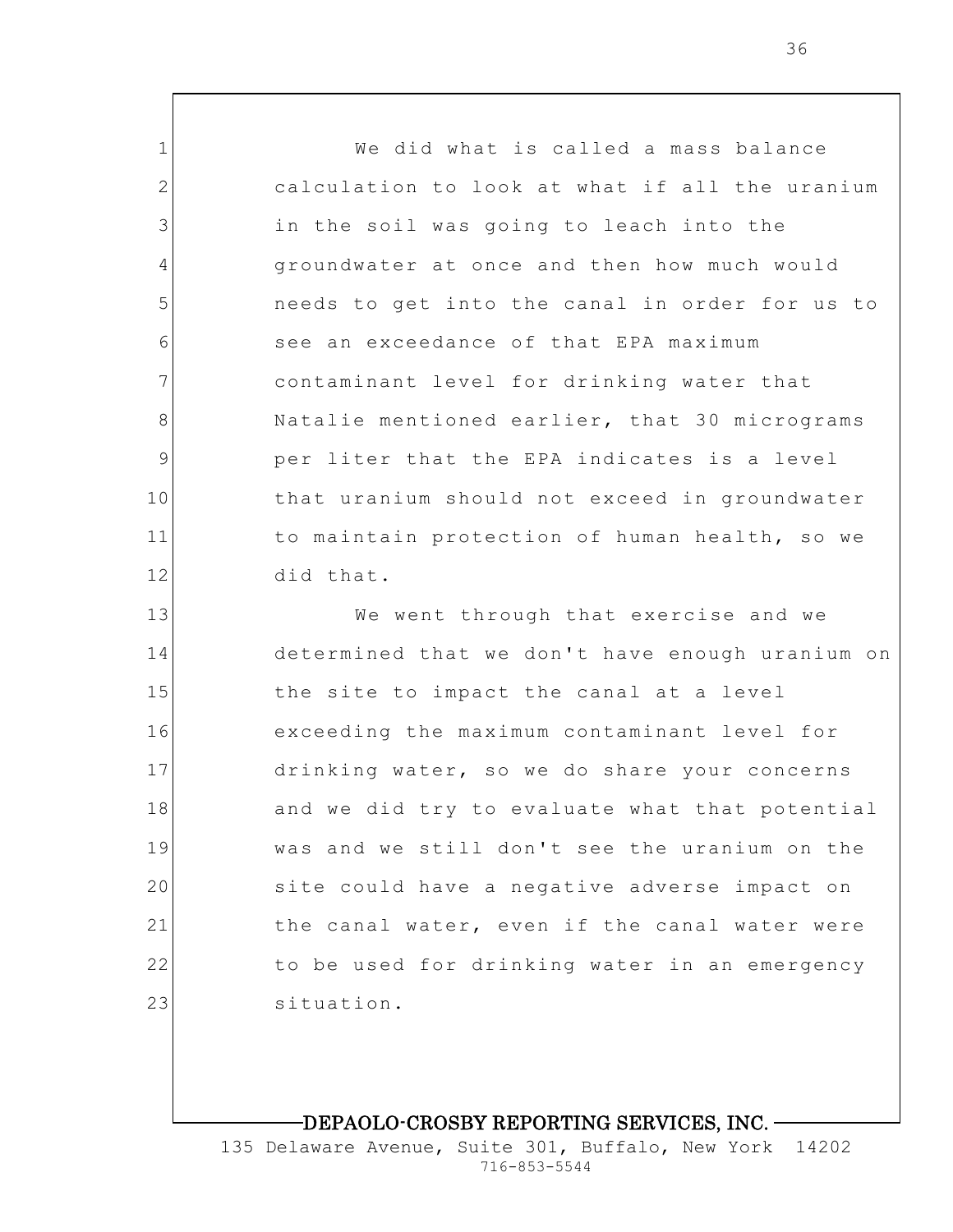: This is an interesting comment that was made by a friend of mine who wrote her thesis on this situation over at Simonds. She was told that once she was over there and she had walked around a certain area that prior to her getting back into her car she should remove and leave her sneakers, so it would seem to me that if someone had made that type of a statement to her, that there must be a great deal of contamination that you're going to have to deal with.

1

2

3

4

5

6

7

8

9

10

11

12 13 14 15 16 17 18 Do you have any idea as to when you're going to commence the cleanup and obviously it's going to take a number of years, but we in the community would like to know when something is going to happen. I have volumes and volumes of written material that I have kept over the years.

19 20 21 22 23 I was involved with the contamination in Watertown and worked with Kathy Hochul with regards to having the demolition of a number of homes, so I'm very well aware of contamination and the amount of time it takes to go into it,

## DEPAOLO-CROSBY REPORTING SERVICES, INC.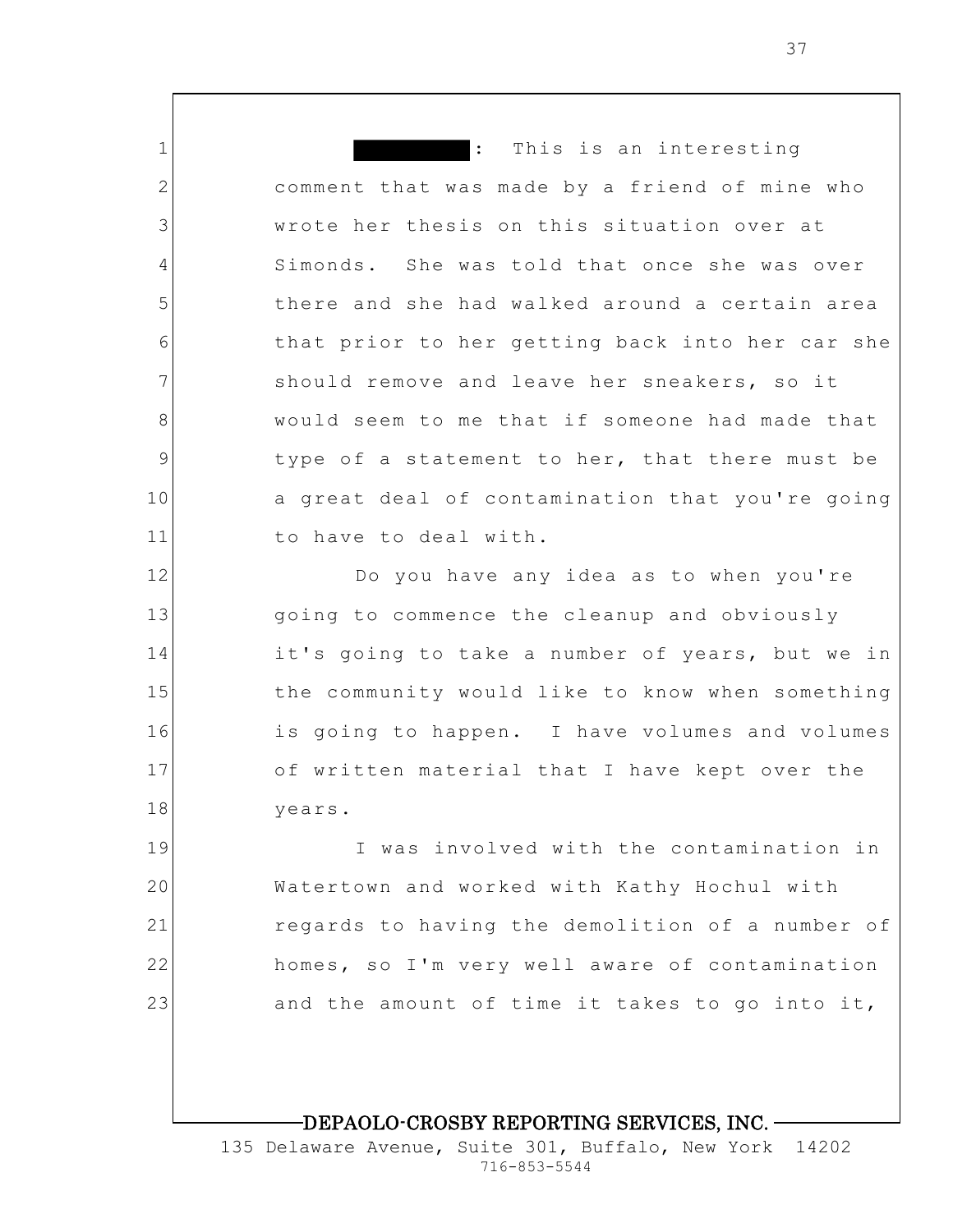1 2 3 4 5 6 7 8 9 10 11 12 13 14 15 16 17 18 19 20 21 22 23 DEPAOLO-CROSBY REPORTING SERVICES, INC. 135 Delaware Avenue, Suite 301, Buffalo, New York 14202 but I really feel that our community has waited a long time for this to commence and I thank you. I thank all of you for the work that you're doing, but I would really like a date as to what we can look forward to as seeing something commence. Yes, ma'am. Thank you for that. With regard to the plan commencement, the project is contingent upon -- the funding is contingent upon the national program for FUSRAP and there are a lot of sites that are in the program that are ahead of this schedule that have completed their records of decision and are ready to put the shovels in the ground and start working, so for those projects that are ahead of us they are going to be done and funding is not slated for Guterl to begin cleanup until year 2032. : Did I hear you correctly? 2032? : Yes, ma'am, you did.

716-853-5544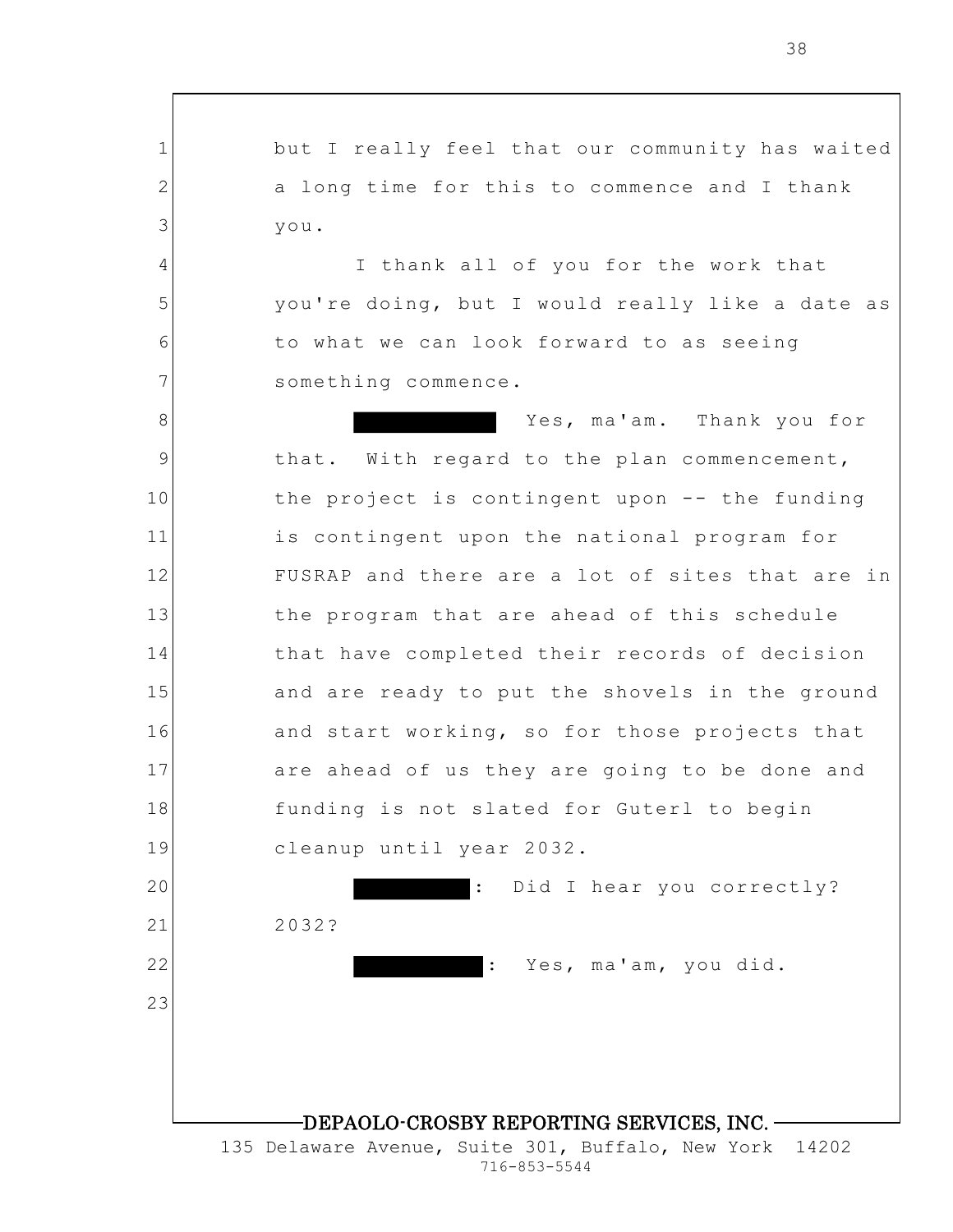1 2 3 4 5 6 7 8 9 10 11 12 13 14 15 16 17 18 19 20 21 22 23 DEPAOLO-CROSBY REPORTING SERVICES, INC. : Well, since 1948 to 2032 that's a lot of lives affected. A lot of lives. : Yes, ma'am. : But I want to reiterate, you know, the appreciation that you people put forth in trying to remediate it, but I do know when I went through with regards to the contamination in Watertown if it hadn't been for the fact that Kathy Hochul was in Washington and working at that time with the president, we would not have had any action taken. I'm very cognizant that politics play a great deal in how these things are remediated, unfortunately. : Yes, ma'am. We're limited by how much money the program gets each year, so there is a possibility that that timeline could get moved up, but as of right now that is the current timeline. : What can we do to speed it up?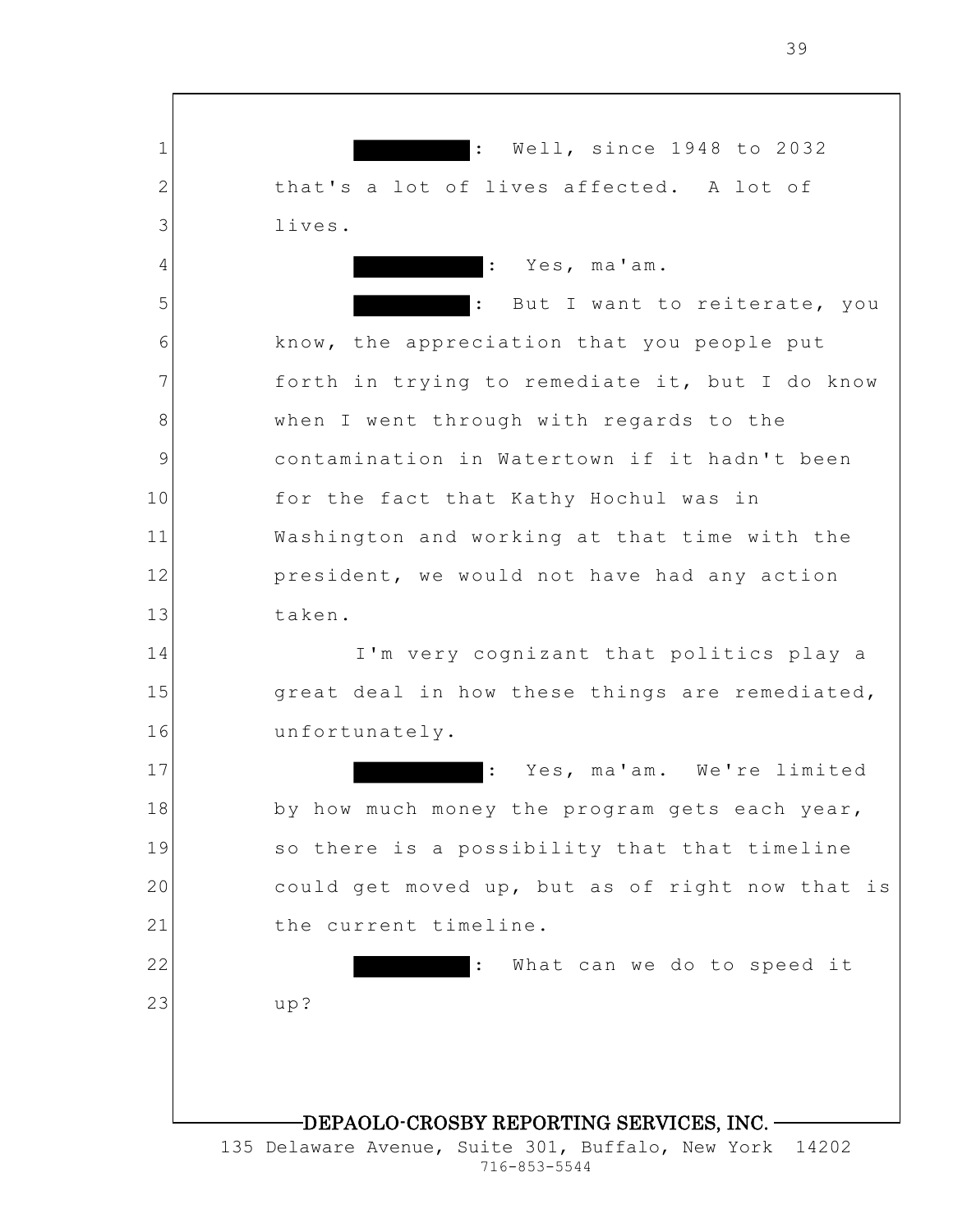1 2 3 4 5 6 7 8 9 10 11 12 13 14 15 16 17 18 19 20 21 22 23 DEPAOLO-CROSBY REPORTING SERVICES, INC. : Speak to your Congress people I suppose because they are the ones that put together the bills that create our funding  $SO = -$ : What about petitions? What about if we were to take up a petition and we could say, you know, maybe come up with 10,000? Do you think that would have any consequence with it? : Possibly could help. I'm not sure. : Couldn't hurt. Correct. Thank you. Thank you. : Thank you for your comments. I just want to remind everybody that on the bottom of your screen on the right-hand side as you look at the screen you should see a bubble that says chat because now we're going to -- I need to ask if there's anybody that's on the line that would like to provide comments that didn't sign up to provide comments, if you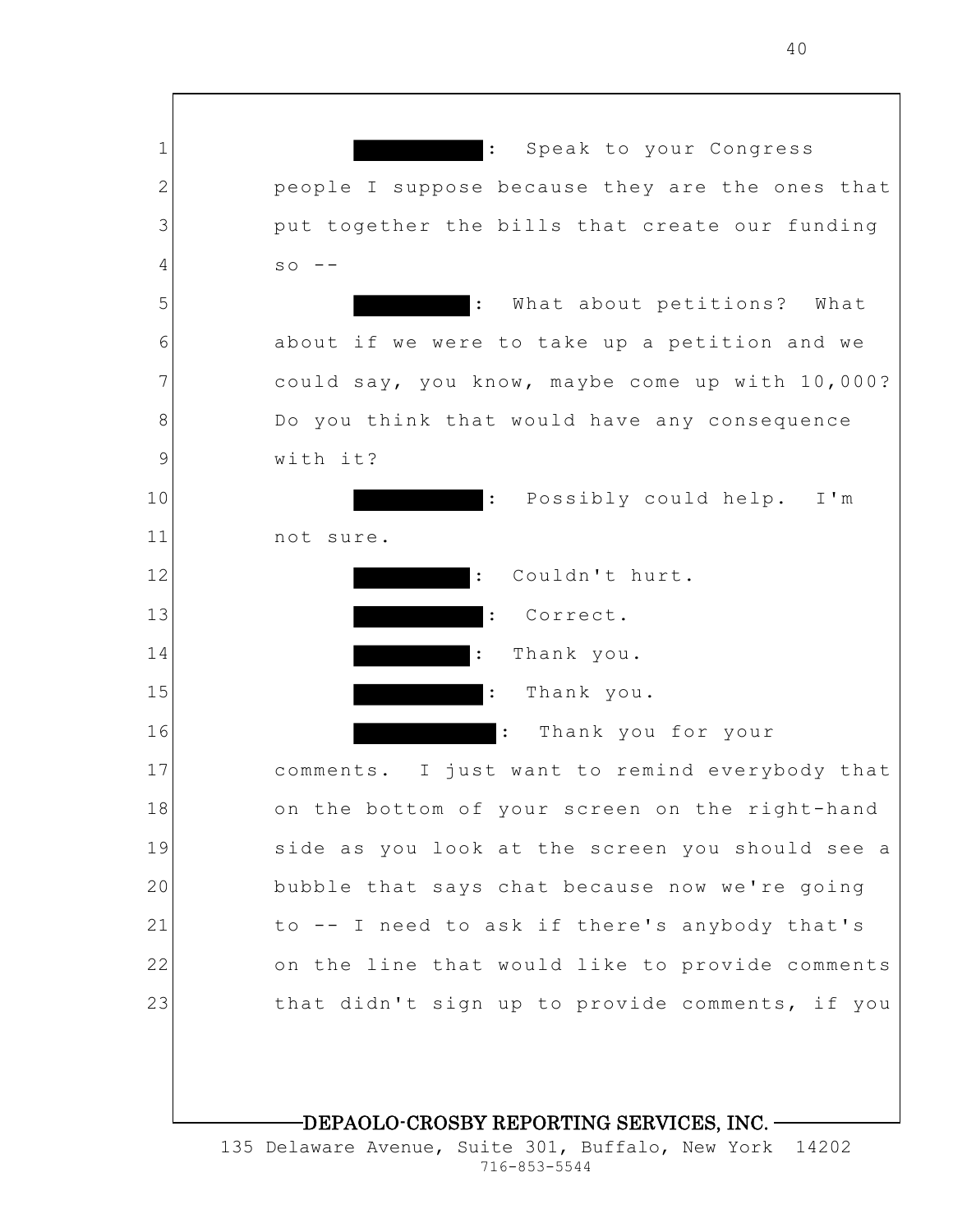1 2 3 4 5 6 7 8 9 10 11 12 13 14 15 16 17 18 19 20 21 22 23 DEPAOLO-CROSBY REPORTING SERVICES, INC. would please type your name in the chat so that I can call on you. from the New York State DEC would like to make a comment. : Yes, . . Thank you very much and thank you to everybody for the presentation here. I want to say that I first traversed this property back in 1999, a long time before it was even brought into the FUSRAP program, and it was a long time coming to get to that point and that was due to the, I guess for lack of a better term, the openness of the Department of Energy to consider it because that's the way these things have to go, so the fact that this is kind of relatively new compared to some of the other Buffalo District FUSRAP sites is the reason that it's so far off in the, you know, in the project schedule and I hope that kind of helps clarify things a little bit. That being said, the Department may or may not have some comments on the proposed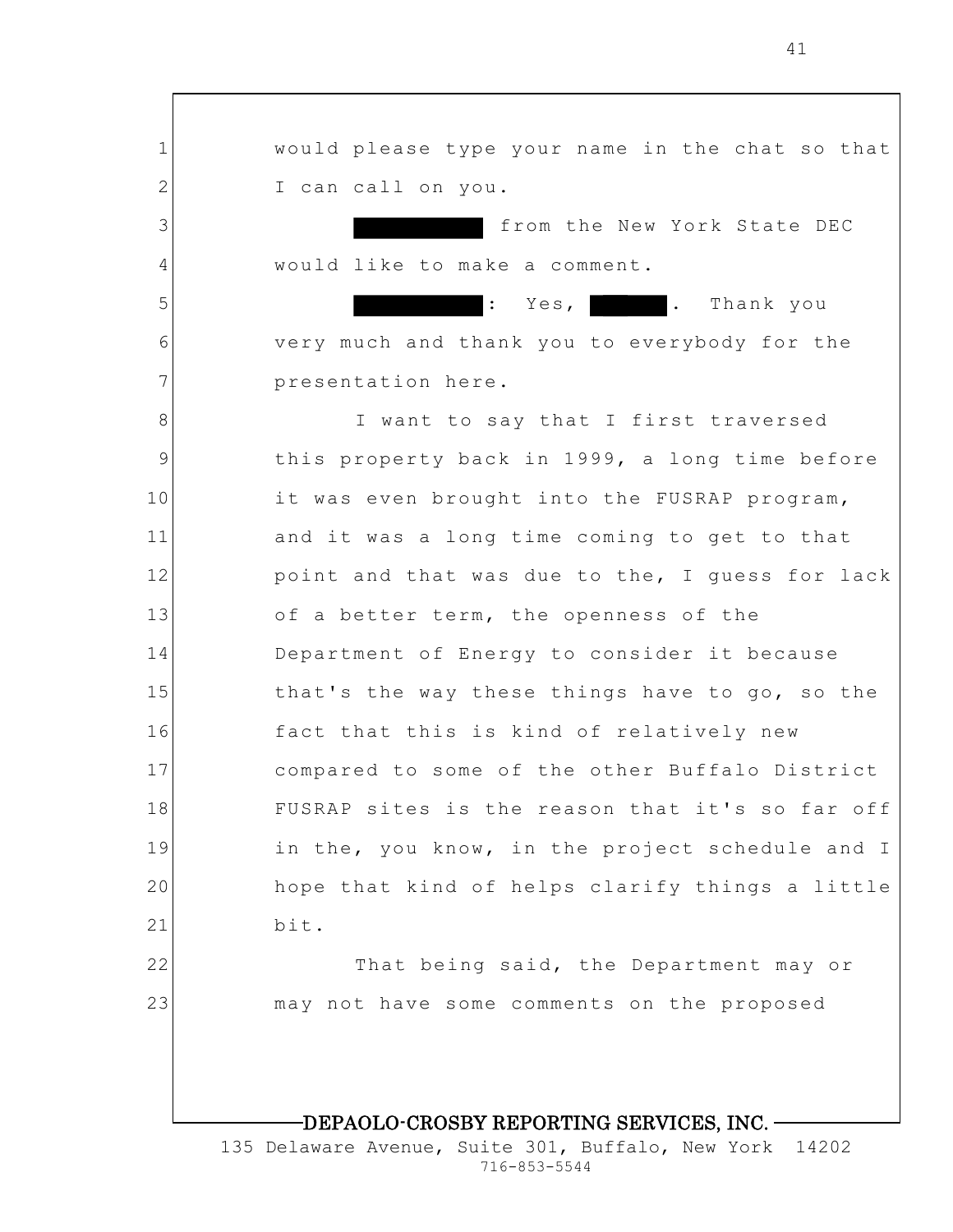1 2 3 4 5 6 7 8 9 10 11 12 13 14 15 16 17 18 19 20 21 22 23 DEPAOLO-CROSBY REPORTING SERVICES, INC. plan, but I can say that I'm happy to see that it was incorporated into the FUSRAP program and we're looking forward to the remedial action being performed whenever it's feasible. Thank you very much, everybody. : Thank you, . We have , City of Lockport resident. She would like to make a comment. Please make your comments now. : Hi. Thank you. I just have two concerns, one being the debris from the cleanup, how the process is to prevent that from going into the community and the second question is with the debris that the soil that's being removed, where is that being removed to? : , would you like that one? : Yes. For the sake of the soil excavation and debris removal, the exact location of disposal is not decided until the remedial design phase, so it will be similar to other projects, but at this time we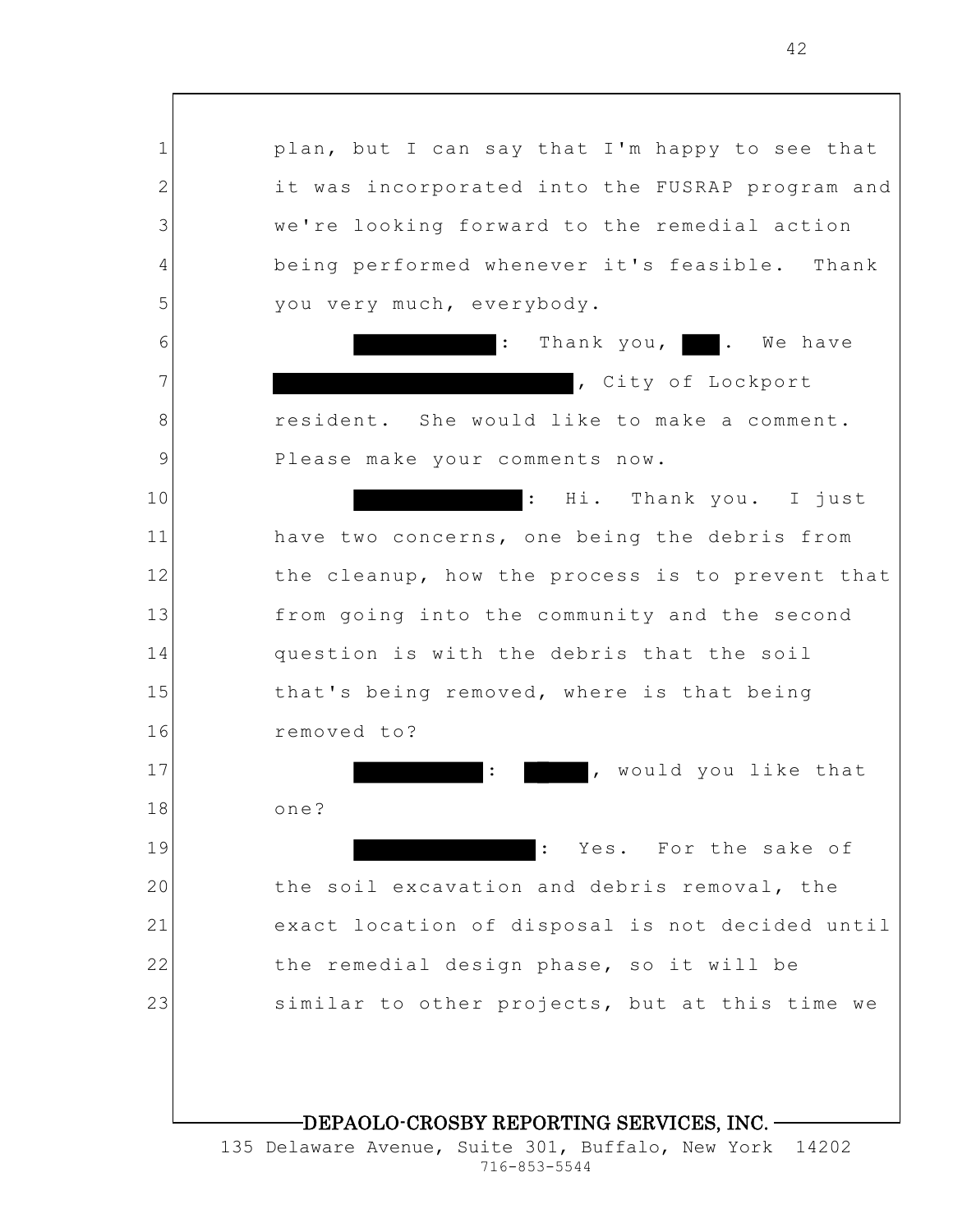| $\mathbf 1$  | don't have an exact location.                   |
|--------------|-------------------------------------------------|
| $\mathbf{2}$ | Would you mind explaining                       |
| 3            | to her the process of the demolition of the     |
| 4            | buildings?                                      |
| 5            | Sure. Very careful<br>$\mathbb{R}^{n \times n}$ |
| 6            | engineering controls would be put in place,     |
| 7            | meaning dust control measures, everything from  |
| 8            | misting, using water to keep down dust. There   |
| $\mathsf 9$  | will be monitoring of the environment both      |
| 10           | locally and at the fence line as well as for    |
| 11           | occupational health purposes for workers, so    |
| 12           | any indications of any migration of             |
| 13           | contamination from the point at which the       |
| 14           | deconstruction is happening and making sure our |
| 15           | engineering controls for controlling those      |
| 16           | contaminants from becoming airborne and moving  |
| 17           | on towards the community and outside of our     |
| 18           | control is paramount to verify that our         |
| 19           | controls are working.                           |
| 20           | For the members of the<br>∣ :                   |
| 21           | team, would you please state your name and what |
| 22           | your position is for the court reporters        |
| 23           | record.                                         |
|              |                                                 |
|              |                                                 |

DEPAOLO-CROSBY REPORTING SERVICES, INC.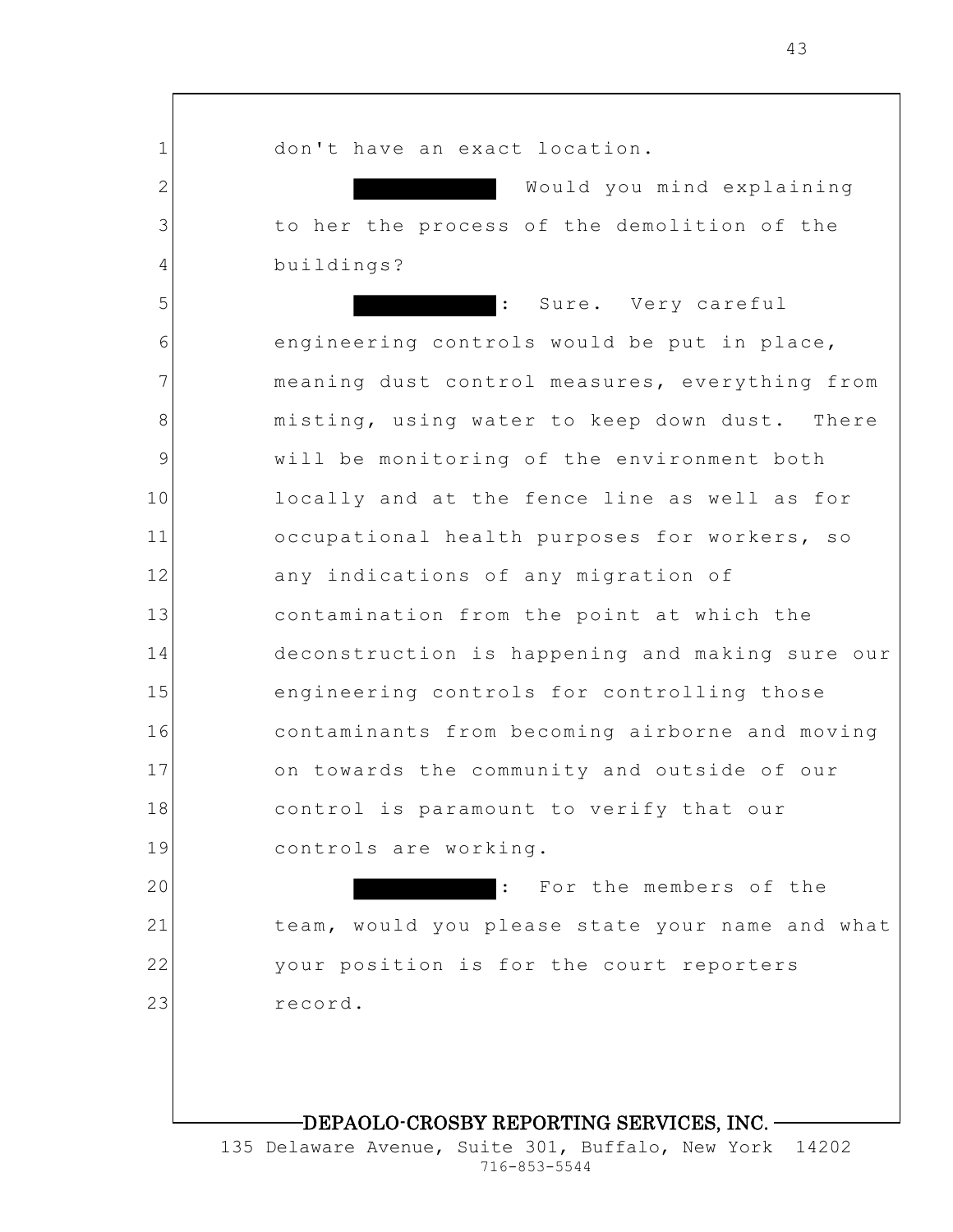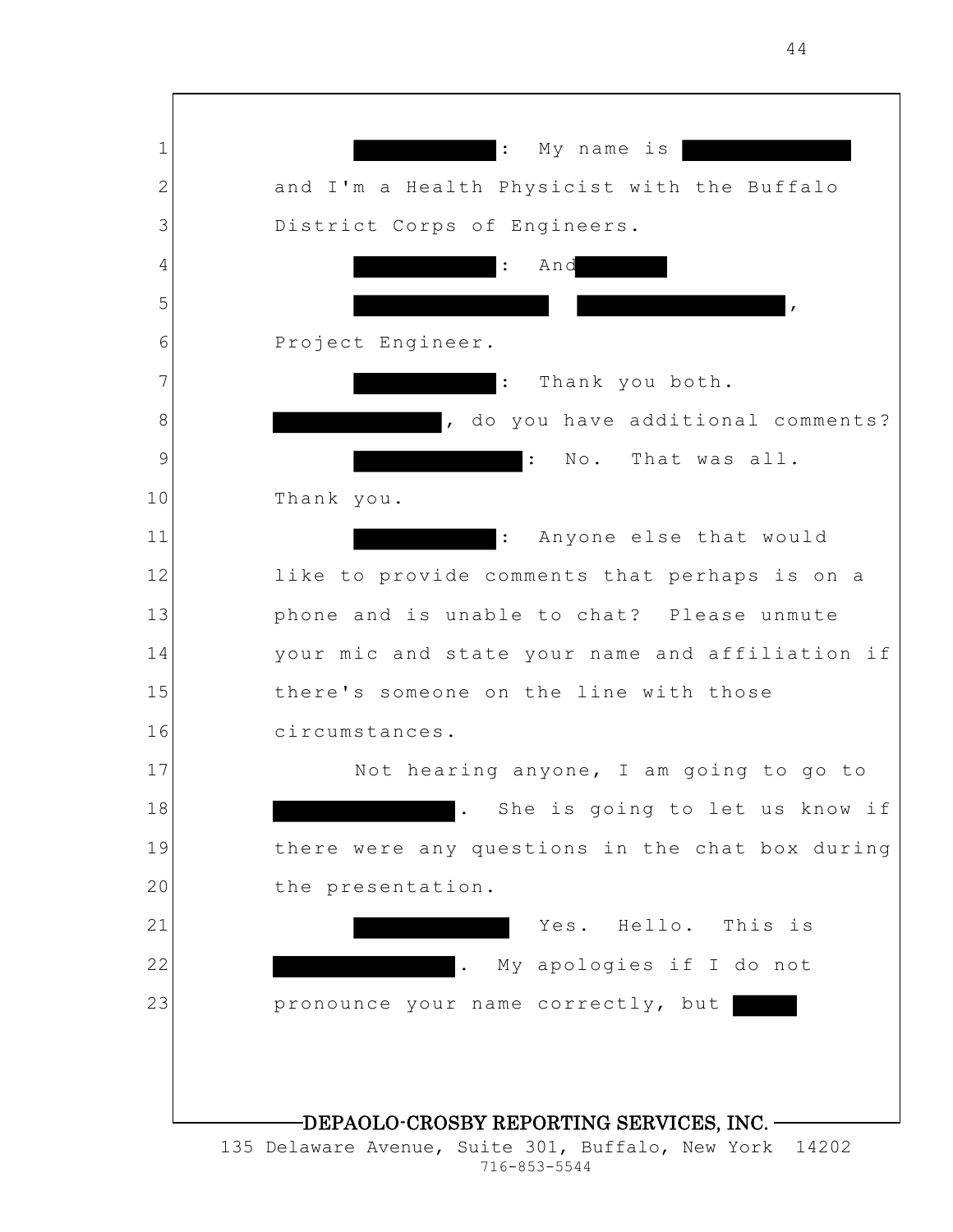1 2 3 4 5 6 7 8 9 10 11 12 13 14 15 16 17 18 19 20 21 22 23 has asked the following question: What degree of confidence does have for an actual record of decision to be committed? In other words, we would do a record of decision in 2020. However, the pandemic hit so now we're in 2021 and still awaiting a record of decision that's already 20 years in the making. Thank you. End of question. : Thank you, Yes. There was a little bit of a delay with regard to the pandemic, but really that didn't effect our completion of the report. It was just a matter of ensuring that we had all the data in all of the alternatives in the way that we wanted them in there, so really at this point from this day, now that we're done with the public meeting, and once we receive all of the public comments that we're going to include in the record of decision, we will begin directing that in FY '22 which basically begins in October of 2021 and then we're expecting to have that completed and reviewed and approved

DEPAOLO-CROSBY REPORTING SERVICES, INC.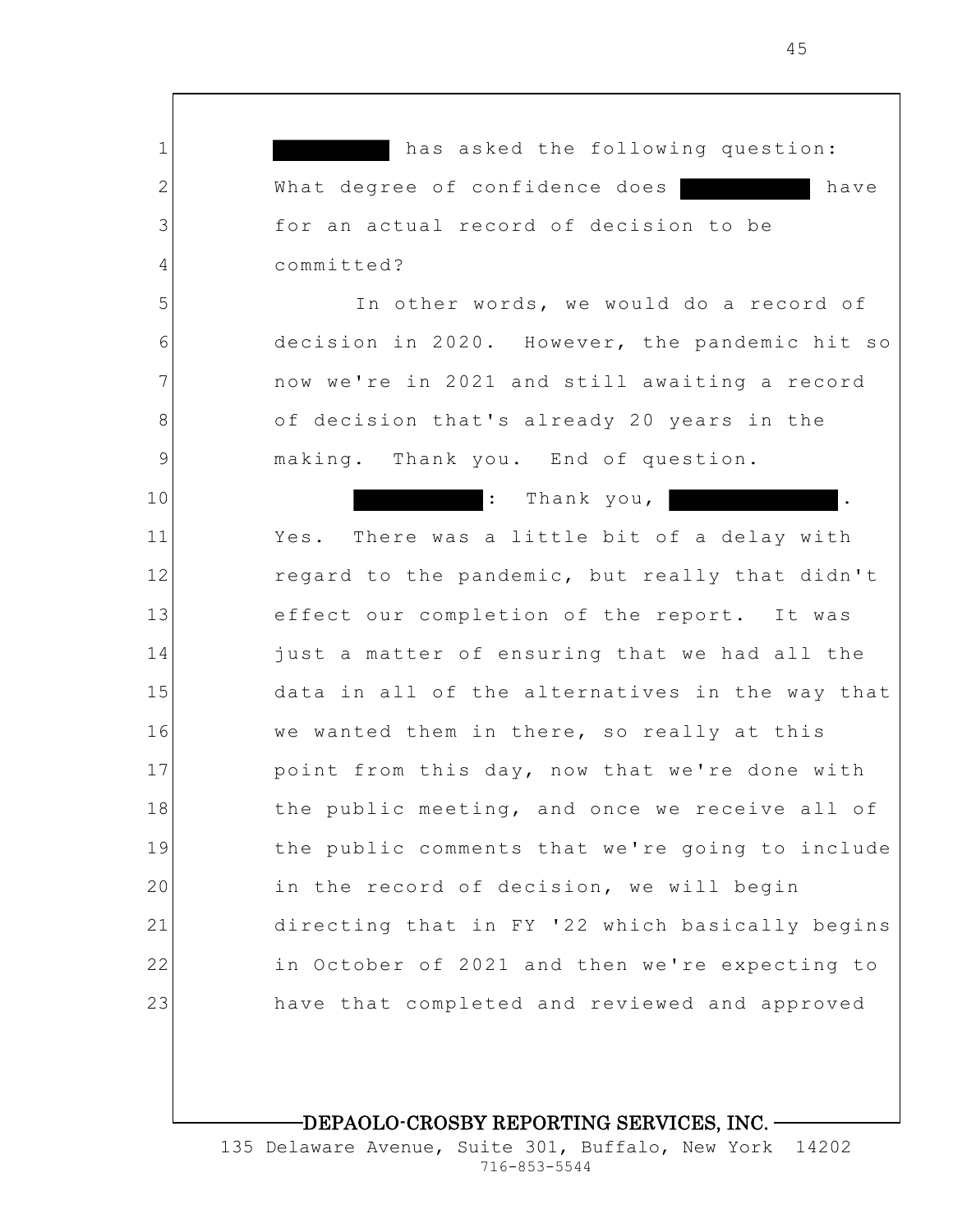1 2 3 4 5 6 7 8 9 10 11 12 13 14 15 16 17 18 19 20 21 22 23 DEPAOLO-CROSBY REPORTING SERVICES, INC. by FY '23 or 2023. So it will get done in the next couple of years, so yes, there's a high degree of confidence. : Anyone else that would like to either chat in a question or would like to make comments? Okay. I am going to put the information for -- our contact information in the chat so that if you need to reach us for anything you can give us a call, you can mail your comments to the Buffalo District or you can email us. The email address is fusrap@usace.army.mil. I also want to remind you that we have an electronic newsletter distribution list that we use to send updates when we have new information about the Guterl Site and if you're not on that list and you would like to be, please email fusrap@usace.army.mil to let us know you'd like to be added to the distribution list. So our comment period is going to last until September 10th, so please provide your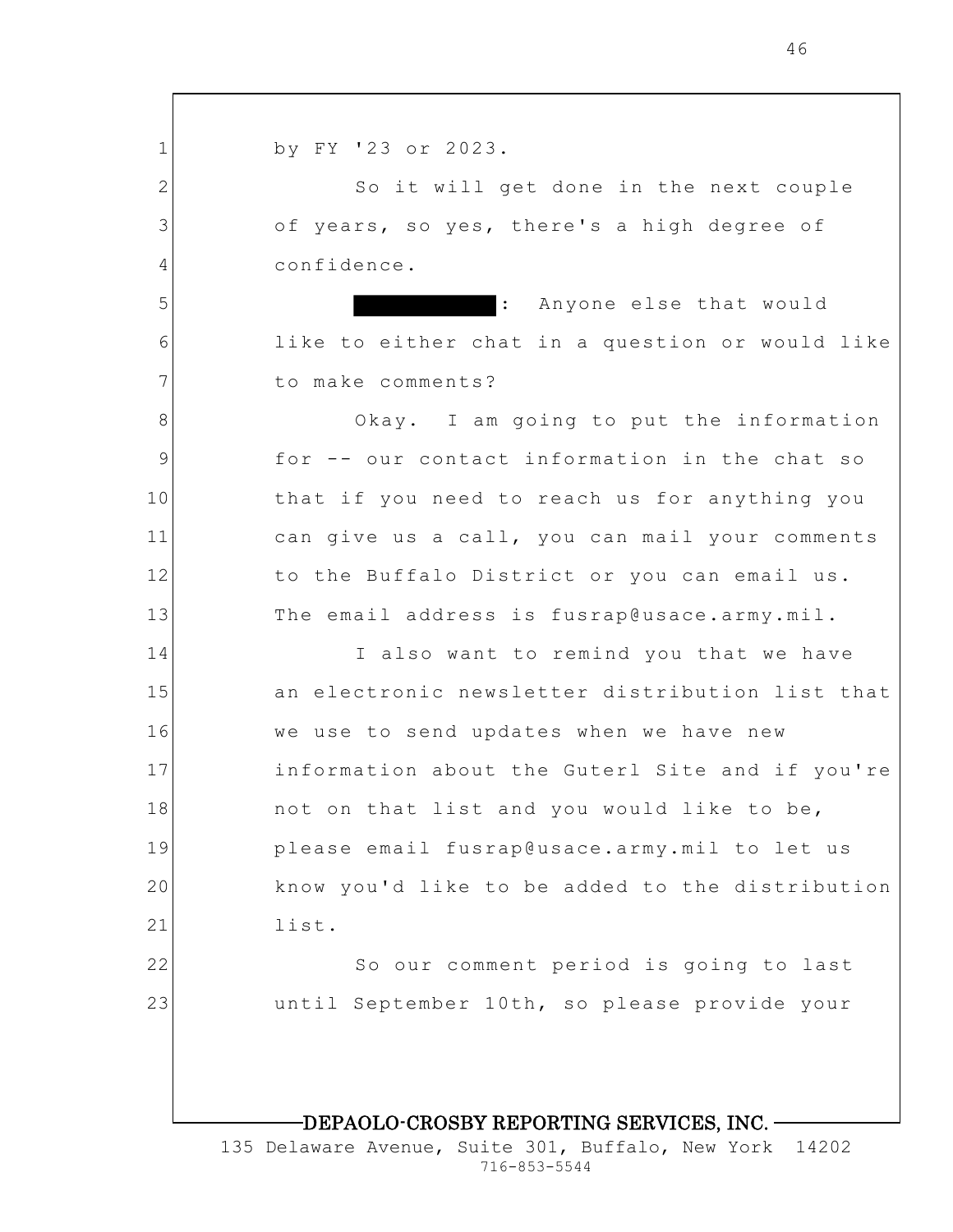1 2 3 4 5 6 7 8 9 10 11 12 13 14 15 16 17 18 19 20 21 22 23 DEPAOLO-CROSBY REPORTING SERVICES, INC. 135 Delaware Avenue, Suite 301, Buffalo, New York 14202 comments to us by then. We do encourage you to email your comments. We're never quite certain what the COVID restrictions are going to be and it may delay receipt of our postal mail. I'm going to -- we are going to leave this slide up and we're going to stay on the - leave the meeting open for 15 additional minutes in case you have any additional questions that you want to put in the chat. The team will be leaving the meeting so your questions will be responded to at a later date on the project website. So thank you for attending our meeting. We are very thankful that you were able to participate and please enjoy the rest of your evening and, again, the chat will remain open for another 15 minutes. Thank you very much. (Proceedings concluded at 7:53 p.m.)

716-853-5544